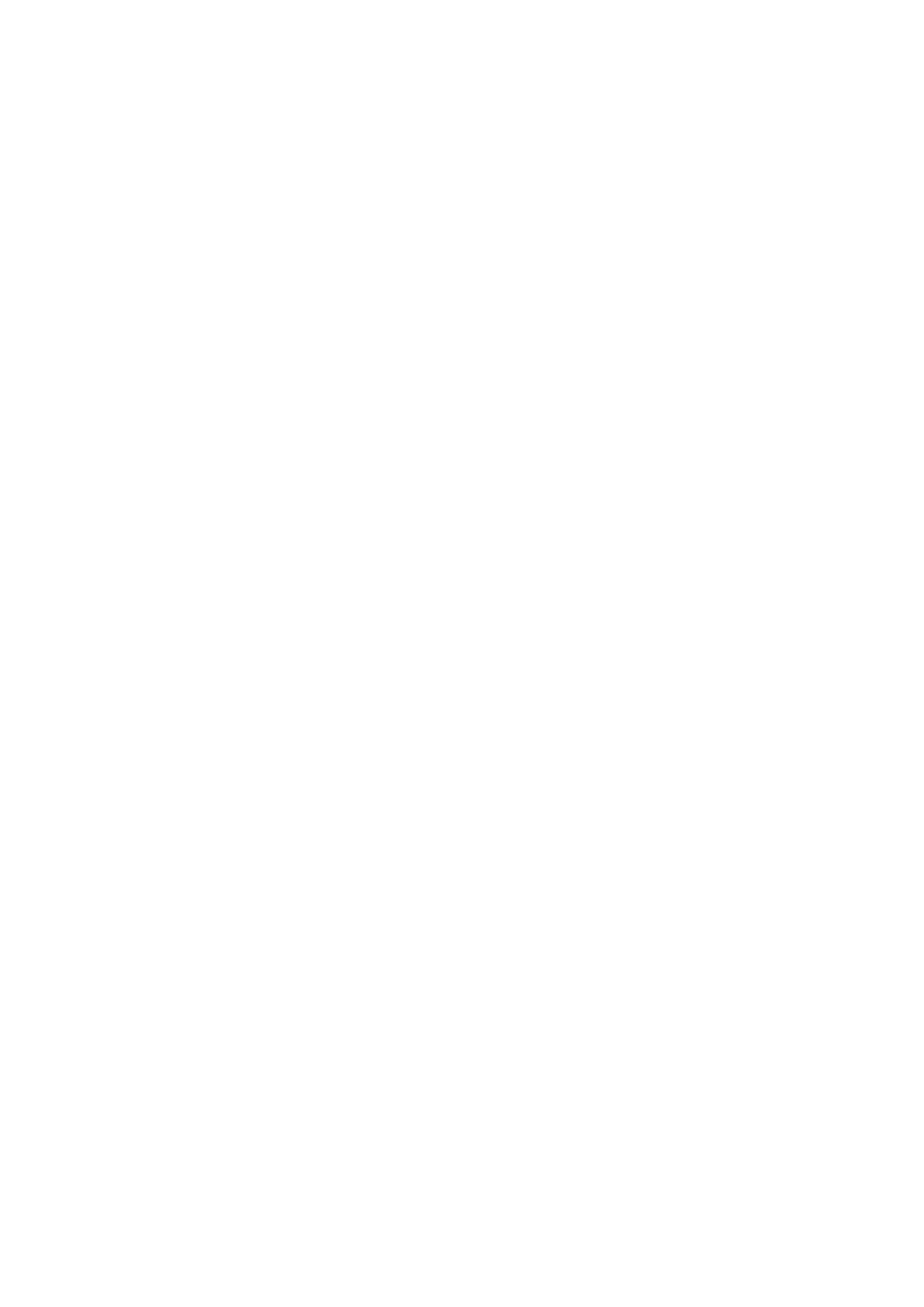# Towards the Professionalization of Legal Translators and Court Interpreters in the EU

Edited by

Martina Bajčić and Katja Dobrić Basaneže

Cambridge **Scholars** Publishing

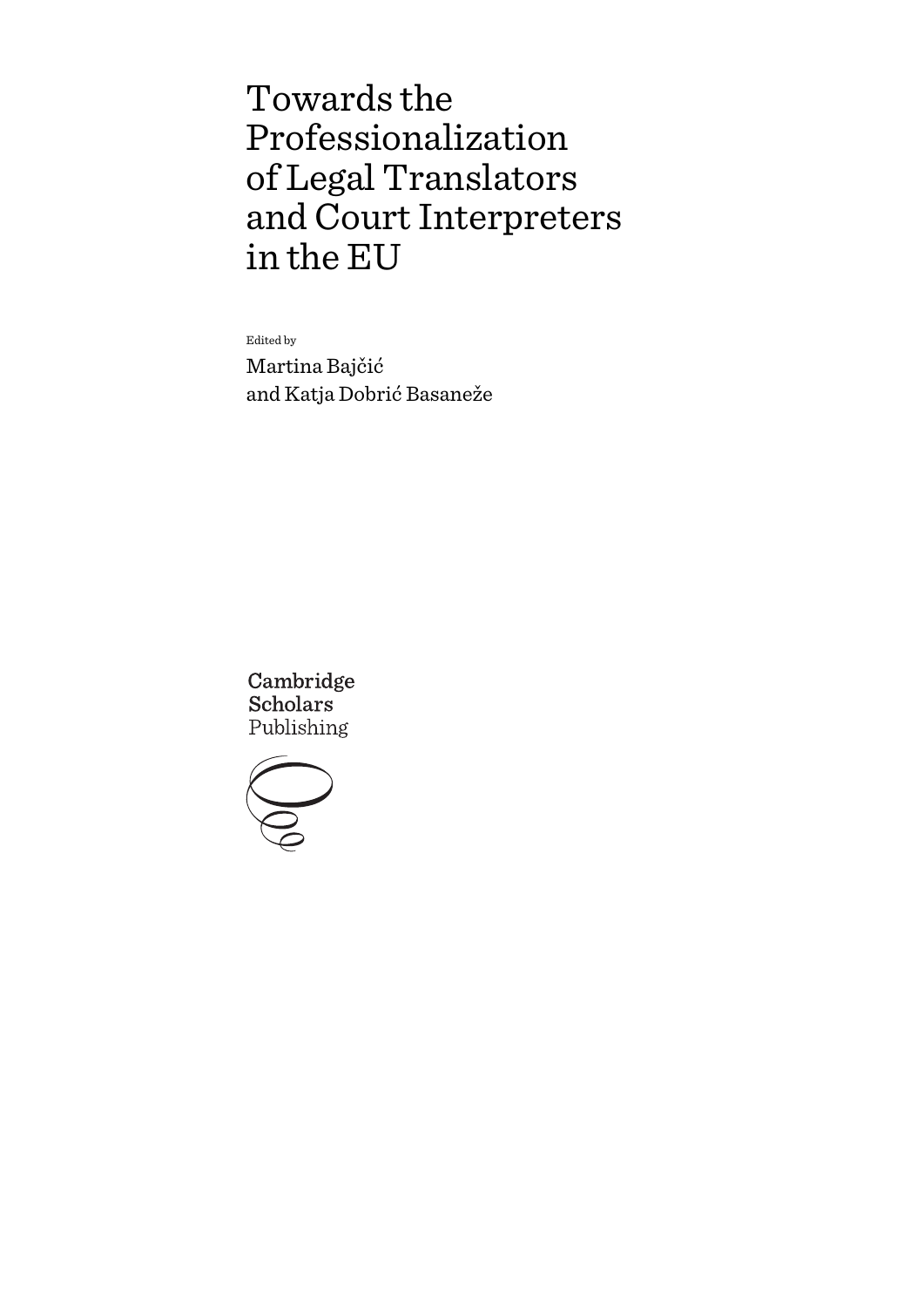Towards the Professionalization of Legal Translators and Court Interpreters in the EU

Edited by Martina Bajčić and Katja Dobrić Basaneže

This book first published 2016

Cambridge Scholars Publishing

Lady Stephenson Library, Newcastle upon Tyne, NE6 2PA, UK

British Library Cataloguing in Publication Data A catalogue record for this book is available from the British Library

Copyright © 2016 by Martina Bajčić, Katja Dobrić Basaneže and contributors

All rights for this book reserved. No part of this book may be reproduced, stored in a retrieval system, or transmitted, in any form or by any means, electronic, mechanical, photocopying, recording or otherwise, without the prior permission of the copyright owner.

ISBN (10): 1-4438-9774-4 ISBN (13): 978-1-4438-9774-7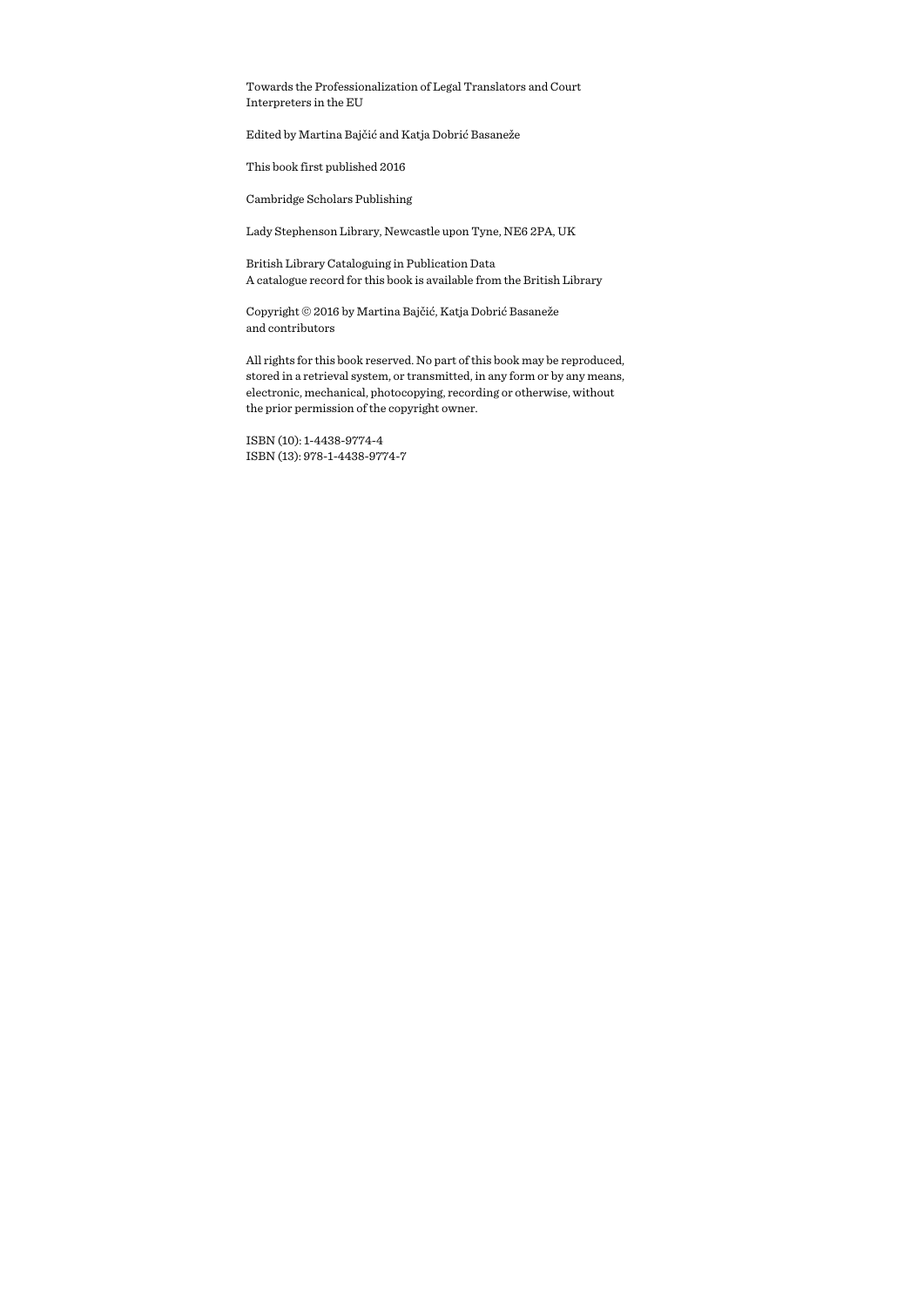# TABLE OF CONTENTS

| Towards the Professionalization of Legal Translators and Court<br>Interpreters in the EU: Introduction and Overview<br>Martina Bajčić and Katja Dobrić Basaneže<br>Part I: Building Standards for the Profession of Legal Translators<br>and Interpreters in the EU |
|---------------------------------------------------------------------------------------------------------------------------------------------------------------------------------------------------------------------------------------------------------------------|
| An ISO Standard for Interpreting Services in Judicial Settings<br>Liese Katschinka                                                                                                                                                                                  |
| 23<br>Challenges Faced by the Court Interpreter Section of the Association<br>of Translators and Interpreters of Slovenia in Light of the Directive<br>2010/64/EU<br>Špela Kutin and Irena Ivelja                                                                   |
| Part II: Different Member States' Practice of Court Interpreting                                                                                                                                                                                                    |
| Bringing Whispered Interpreting to Italy's Courts<br>John Christopher Garwood and Isabella Preziosi                                                                                                                                                                 |
| . 66<br>A Sociological Approach to the Professionalization of Court Interpreting                                                                                                                                                                                    |

*in Greece* 

Zoi Resta and Anastasios Ioannidis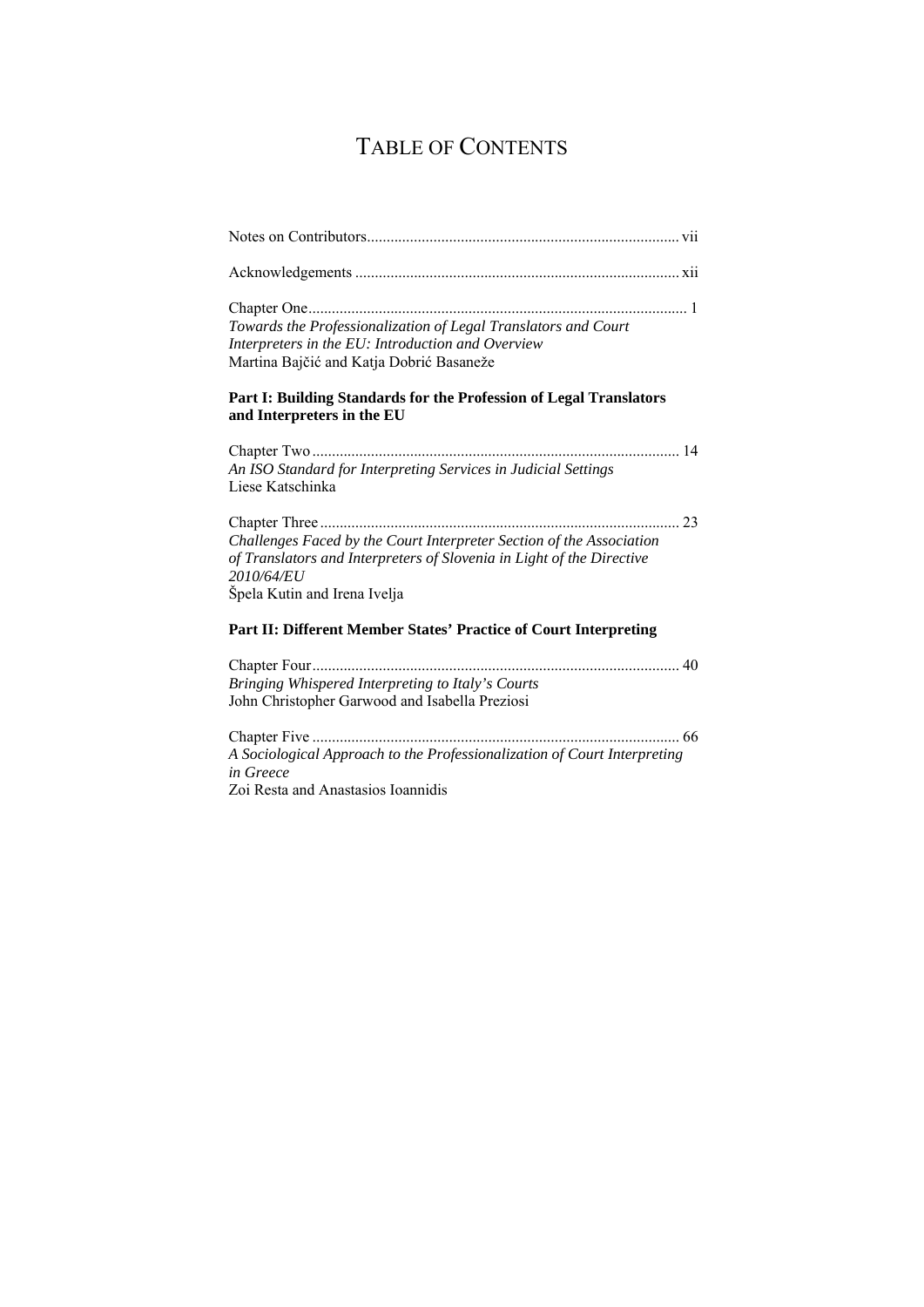| Audiatur et altera Pars: I am a Court Interpreter                         |  |
|---------------------------------------------------------------------------|--|
| Viktorija Osolnik Kunc                                                    |  |
|                                                                           |  |
|                                                                           |  |
| Risk Assessment of the Translation Profession: Preliminary Survey Results |  |
| Jasna Rodeš                                                               |  |
| Part III: Best Approaches to Practising and Teaching Legal                |  |
| <b>Translation</b>                                                        |  |
|                                                                           |  |
| Legal Translation: A View from Multiple Perspectives                      |  |
| Alenka Kocbek                                                             |  |
|                                                                           |  |
| A Multilingual Contrastive Approach to Translating EU Legal Acts          |  |
| Milica Gačić                                                              |  |
|                                                                           |  |
| Principles of Document Translation                                        |  |
| Radegundis Stolze                                                         |  |
|                                                                           |  |
| Challenges in Teaching and Translating Legal Texts with Students          |  |
| Andreja Pignar Tomanič                                                    |  |
|                                                                           |  |
|                                                                           |  |
| Theory and/or Practice in Translator's Curricula: A Comparative-          |  |
| Contrastive View from Rijeka and Trieste                                  |  |
| Maja Brala-Vukanović                                                      |  |
|                                                                           |  |
|                                                                           |  |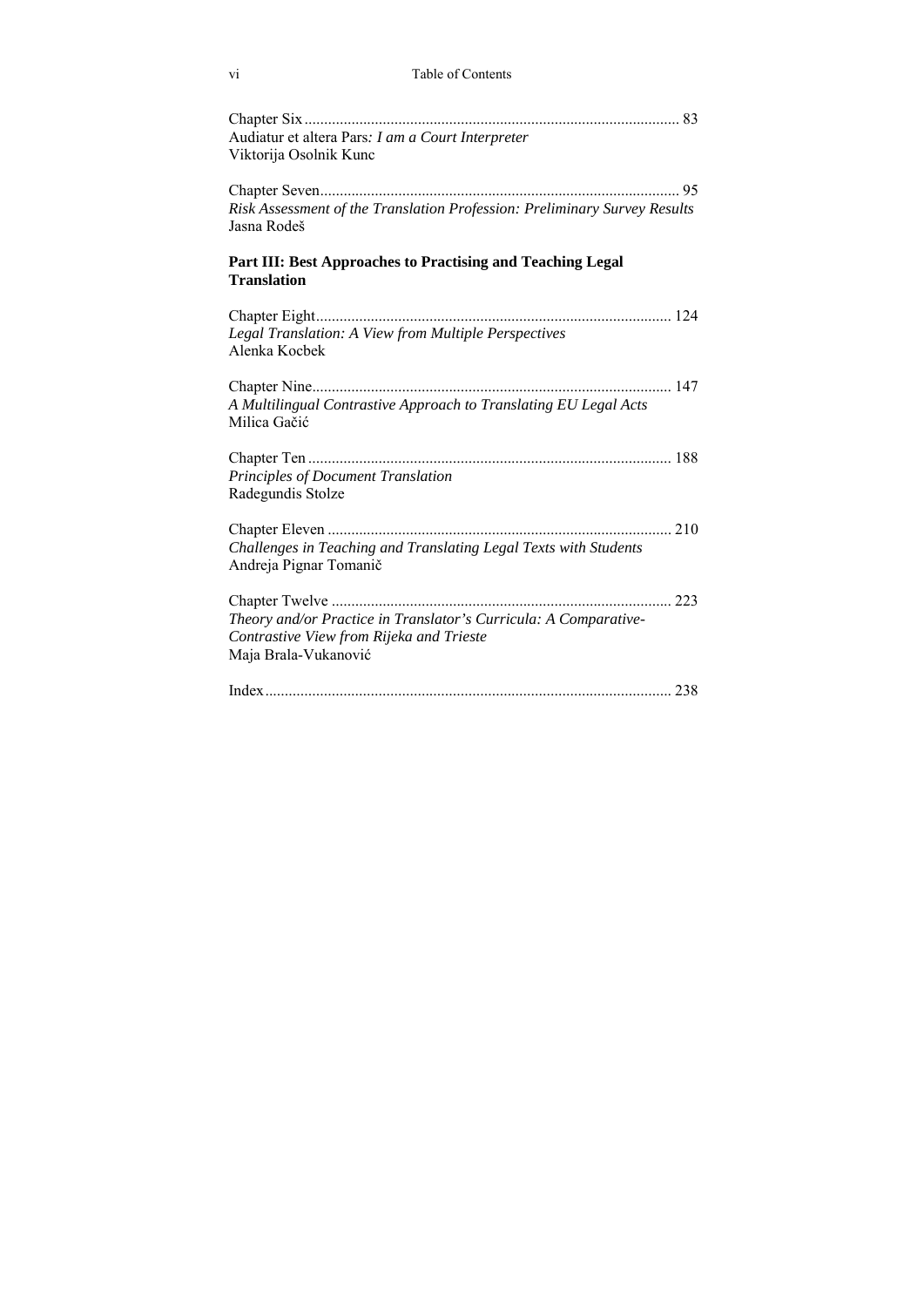### NOTES ON CONTRIBUTORS

MARTINA BAJČIĆ teaches *Legal English* and *Legal German* at the Faculty of Law in Rijeka. She teaches *EU Law and Terminology* to postgraduate students of translation at the Faculty of Humanities and Social Sciences in Rijeka and is a staff member of the Jean Monnet Inter-University Centre of Excellence Opatija. She holds a PhD in Linguistics and has completed a Postgraduate Specialist Study Programme in European Union Law. She participated in several national and international projects on EU terminology, legal translation and EU law. She has published extensively on the topic of EU terminology and legal translation. She is a sworn court interpreter for English and German and a member of the Croatian Translators Association and has cooperated with EU institutions as marker of legal translation tests. In 2014 she was awarded the Ernst Mach grant from the Austrian Ministry for Science, Research and Economy.

MARIJA BRALA-VUKANOVIĆ is full professor and Head of the English Department at the Faculty of Humanities and Social Sciences of Rijeka University, where in 2011 she co-founded the Postgraduate programme in translation. She also teaches (legal) translation and interpreting at the University of Trieste, Italy. After completing her B.A. in translation at the Faculty for Translators and Interpreters of Trieste University, she obtained her M.Phil. in Applied Linguistics at the Research Centre for English and Applied Linguistics of Cambridge University, U.K. In the year 2000 she was awarded a Ph.D. from Cambridge University. Her research interests include cognitive linguistics and intercultural pragmatics. She authored over 40 journal articles and three linguistics books.

KATJA DOBRIĆ BASANEŽE teaches *Legal English* and *Legal German* at the Faculty of Law in Rijeka. She is a PhD student of Translation Studies at the Faculty of Arts, University of Ljubljana. Her thesis is entitled *Extended Units of Meaning in the Language of Contracts*. Her academic interests lie in legal phraseology and corpus linguistics. She has participated in several national and international conferences and has authored several research papers on legal translation and legal phraseology. She is a sworn court interpreter for English and German.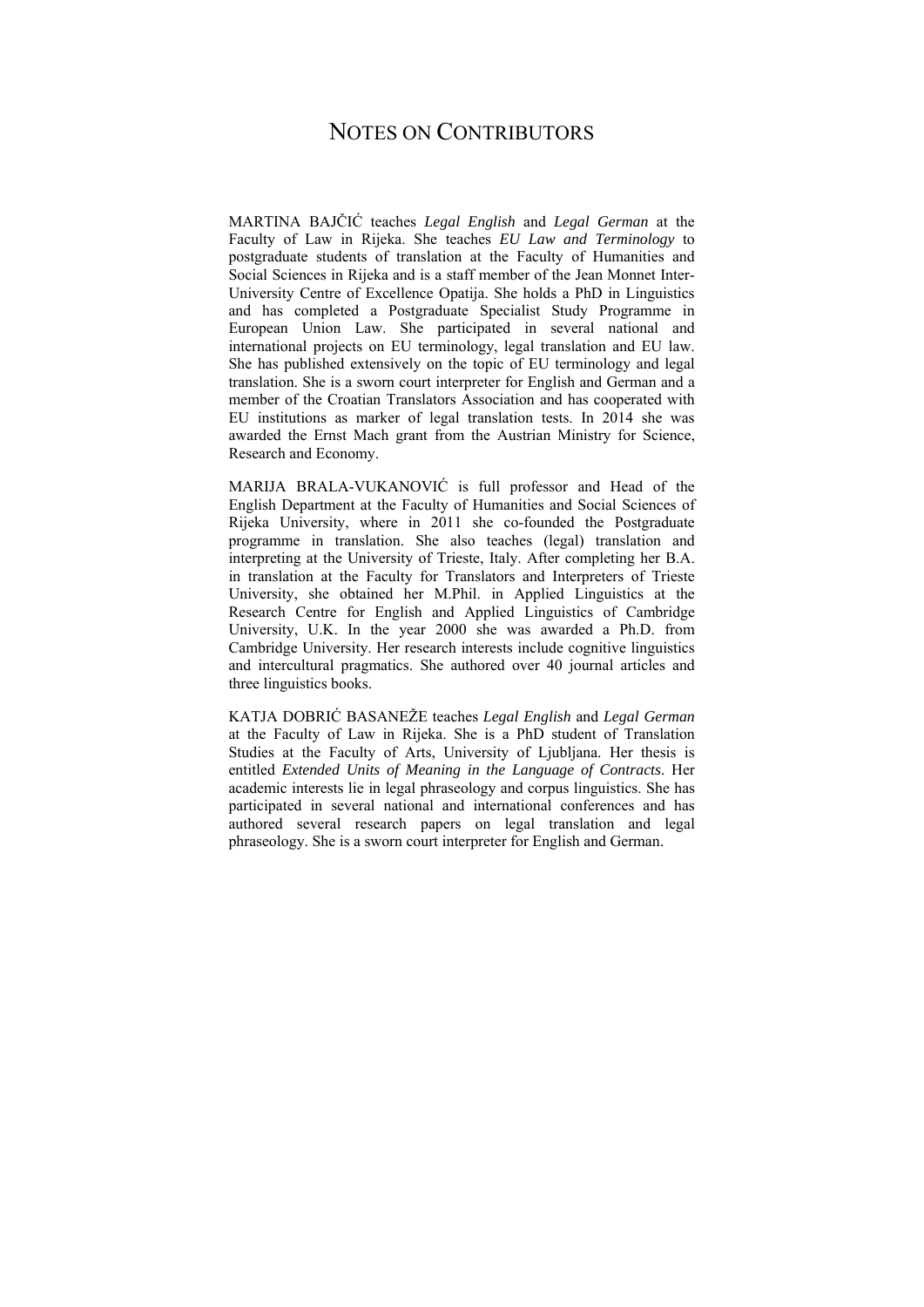MILICA GAČIĆ is Full Professor and Head of the Department of Foreign languages at the Faculty of Teacher Education, University of Zagreb (Croatia) where she teaches Modern English Linguistics, Applied Linguistics, Translation for Teachers of English and Corpus Research. She has headed several national projects among which one on EU legal terminology. Her major publications include the *English-Croatian Dictionary of Law, International and Business Relations* (2 eds.) and several monographs mainly on different aspects of ESP, English grammar and on *Writing for Scientific and Professional Purposes*. She has also published on different aspects of legal lexicography and translation and on multilingualism.

CHRISTOPHER GARWOOD is Research Fellow at the University of Bologna, where he has been a conference and dialogue interpreter trainer for the last 20 years at the Department of Interpreting and Translation (Forlì). In 2005 he introduced a specific module on legal interpreting in the third year of the undergraduate degree in Intercultural and Linguistic Mediation. He has also taught in numerous courses and seminars on legal interpreting in various parts of Italy. His research in this field has focused above all on realistic ways of improving the current critical situation in Italy. He has several publications on the topic.

ANASTASIOS IOANNIDIS completed his Bachelor of Laws degree at the Aristotle University Thessaloniki, a Master's degree at the Faculty of Law of the University of Cologne and a master's degree in conference interpreting and a bachelor's degree in German at the Aristotle University Thessaloniki. In April 2016 he obtained his PhD in Interpreting Studies. Since 2013 he has been working as translators' trainer at the Aristotle University and as conference interpreters' trainer at the Ionian University. He participated with announcements and papers in Greek and international conferences and publications.

IRENA IVELJA holds a B.A. in Italian and Sociology from the University of Ljubljana**.** In the academic year 1996/1997 she was lecturer for the Slovenian language at the *Scuola lingue estere dell'Esercito italiano* in Perugia (Italy). In 1999 she was appointed certified court interpreter by the Minister of Justice for the Slovenian/Italian language combination. From 1999 to 2001 she was lecturer for the Slovenian language at the University of Padua (Italy). Since 2008 she has worked as a freelance translator/interpreter and has been an active member of the Court Interpreter Section Committee of the Association of Translators and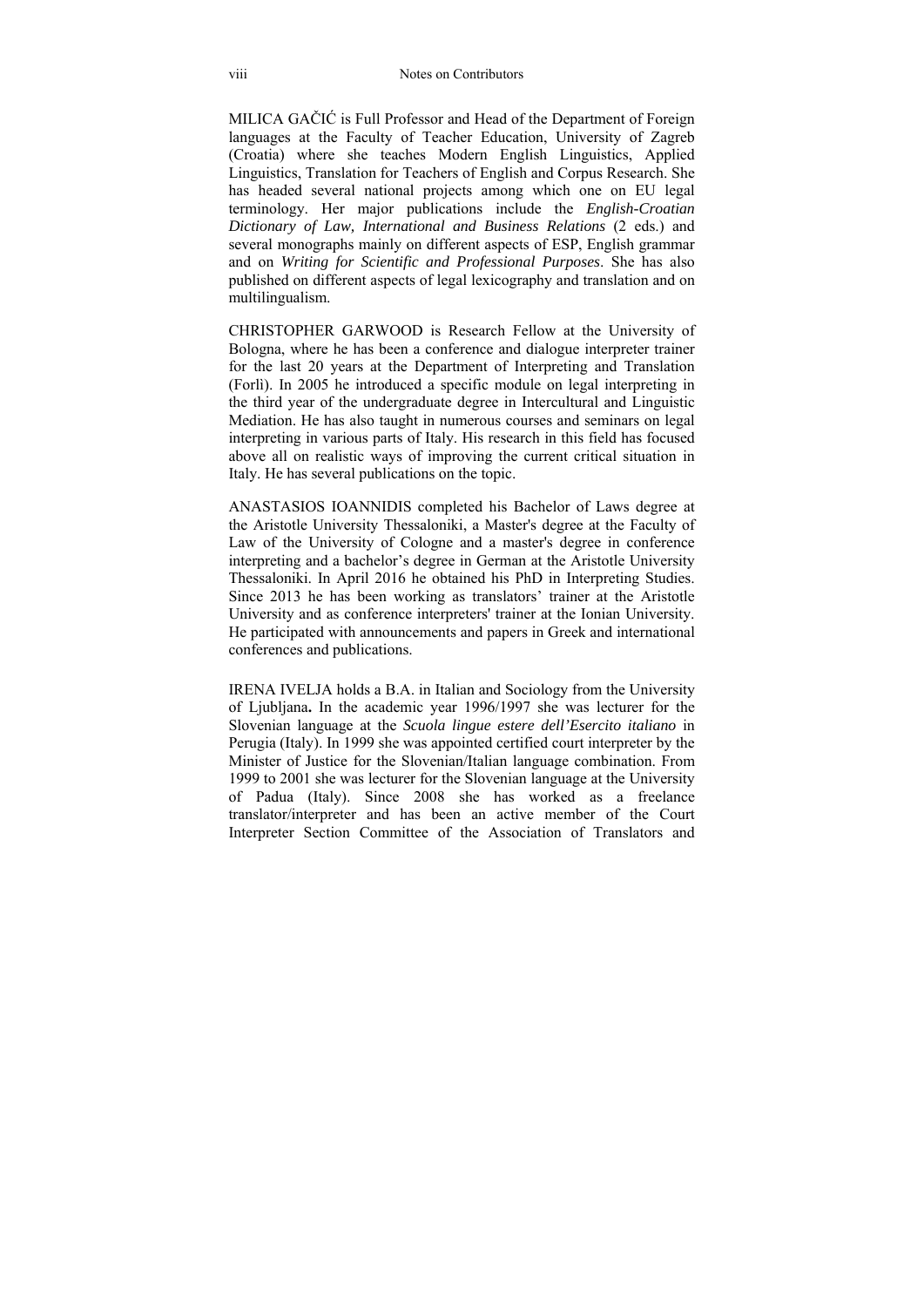Interpreters of Slovenia. Her responsibility in the Section lies in the coordination of the Continuous Professional Development programme.

LIESE KATSCHINKA studied interpreting and translation at the University of Vienna. She has worked as a free-lance conference interpreter and translator, as well as a certified court interpreter in Austria throughout her professional life. She currently holds the position of President of EULITA (European Legal Interpreters and Translators Association), served as Vice-President and Secretary General of FIT (International Federation of Translators), was Vice-President of ÖVGD (Austrian Association of Court Interpreters) and Secretary General of UNIVERSITAS (Austrian Association of Interpreters and Translators). She has organized several international conferences for FIT and EULITA. She has also worked on several EU projects (e.g. TRAFUT, OUALETRA, JUSTISIGNS, LIT Search). She currently serves as project leader of ISO 20228 (Legal Interpreting).

ALENKA KOCBEK is Assistant Professor at the Faculty of Education and the Faculty of Humanities of the University of Primorska in Koper, Slovenia and teaches various courses in English for Education Studies, Translation Studies and Legal Translation. She is a practising translator and holds the licence of a certified court translator and interpreter of German, English and Italian granted by the Ministry of Justice of the Republic of Slovenia. Her research interests lie in the area of translation studies with a special focus on the cultural embeddedness of non-literary texts, legal translation and interpreting, as well as in including translation into second language teaching and second language acquisition.

ŠPELA KUTIN holds a B.A. in English and French from the University of Ljubljana. She is a certified court interpreter for the Slovenian/French language combination, appointed by the Minister of Justice in 1993. She has 35 years of experience in translation and interpretation, of which 17 years (1993–2010) with the Slovenian Government Translation, Language Editing and Interpretation Division. From 1996 to 2005 she was the appointed permanent member of the Government Commission for the Revision of Translations of International Legal Acts into Slovenian. During the Slovenia's Presidency of the EU Council (in the first half of 2008) she served as a national conference interpreting coordinator for 130 events held in Slovenia. Since 2010 she has worked as a freelance translator/interpreter. In July 2014 she was elected head of the newly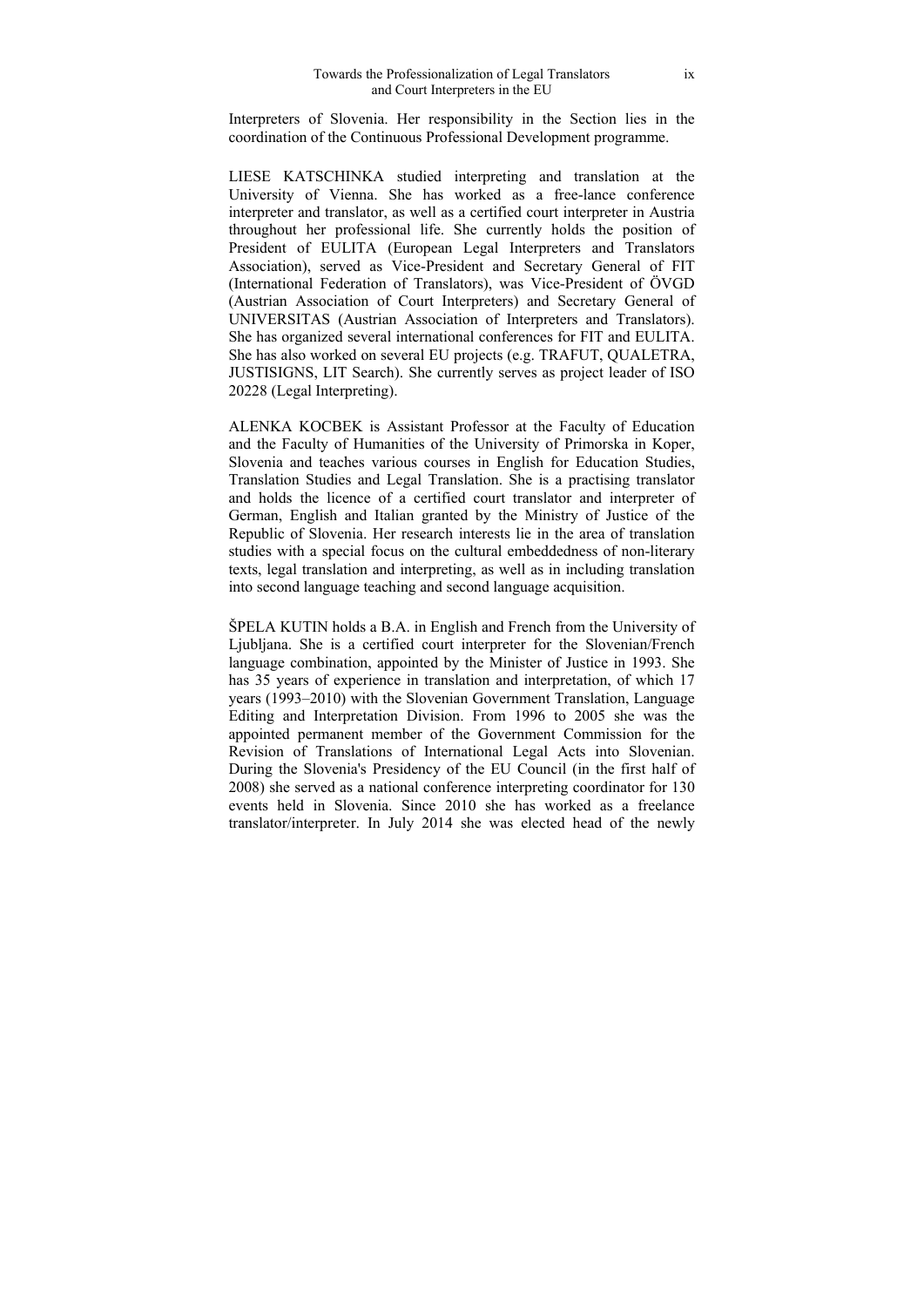established Court Interpreter Section of the Association of Translators and Interpreters of Slovenia.

VIKTORIJA OSOLNIK KUNC majored in translation and is a full-time lecturer at the Department of German, Dutch and Swedish at Ljubljana University, where she has been teaching *Translation Slovene into German and Specialized Communicati*on since 1998. She is an appointed member of the Court Interpreters Examination Committee for German at the Slovene Ministry of Justice and founding president of the Association of Sworn Court Interpreters and Legal Translators of Slovenia. She is an active legal translator/court interpreter researcher and educator and actively shares her ongoing professional experience with the academic community, her students and the trade and industry.

ANDREJA PIGNAR TOMANIČ holds a mag. phil. degree from the Karl-Franzens Universität in Graz, Austria. She is lecturer at the Department for Translation studies, Faculty of Arts, University of Maribor, where she teaches German language and translation/interpretation skills. She has been conference interpreter for the General Secretariat of the Government of the Republic of Slovenia since 2007 and official court interpreter for German language since 2001. She is a PhD Student of the Institute for Education of Translators and Interpreters (ITAT) at the Karl-Franzens Universität in Graz, Austria. Her thesis is entitled *Slowenische Dramenübersetzungen zwischen 1848 und 1918.*

ISABELLA PREZIOSI is a professional conference and court interpreter. She has been working for the Criminal Court of Perugia (Italy) since 2005 and holds the UK DPSI (Law) diploma. She also has more than ten years experience in teaching legal interpreting at the University of Bologna's Department of Interpreting and Translation (Forlì). Moreover, she designed and is course leader of a 60-hour multilingual course on court interpreting at the Institute of Linguistic Mediation of Perugia, developed in cooperation with the Police and the Criminal Court of Perugia. She is also engaged in research on legal interpreting, with several publications and presentations at conferences in this field.

ZOI RESTA has obtained her PhD degree in Interpreting Studies and her Master degree in conference interpreting at the Aristotle University of Thessaloniki. She also holds a Bachelor degree in translation and interpreting from the Ionian University. She spent part of her studies at several universities in Germany and has been offered academic distinctions and scholarships from European and Greek institutions. She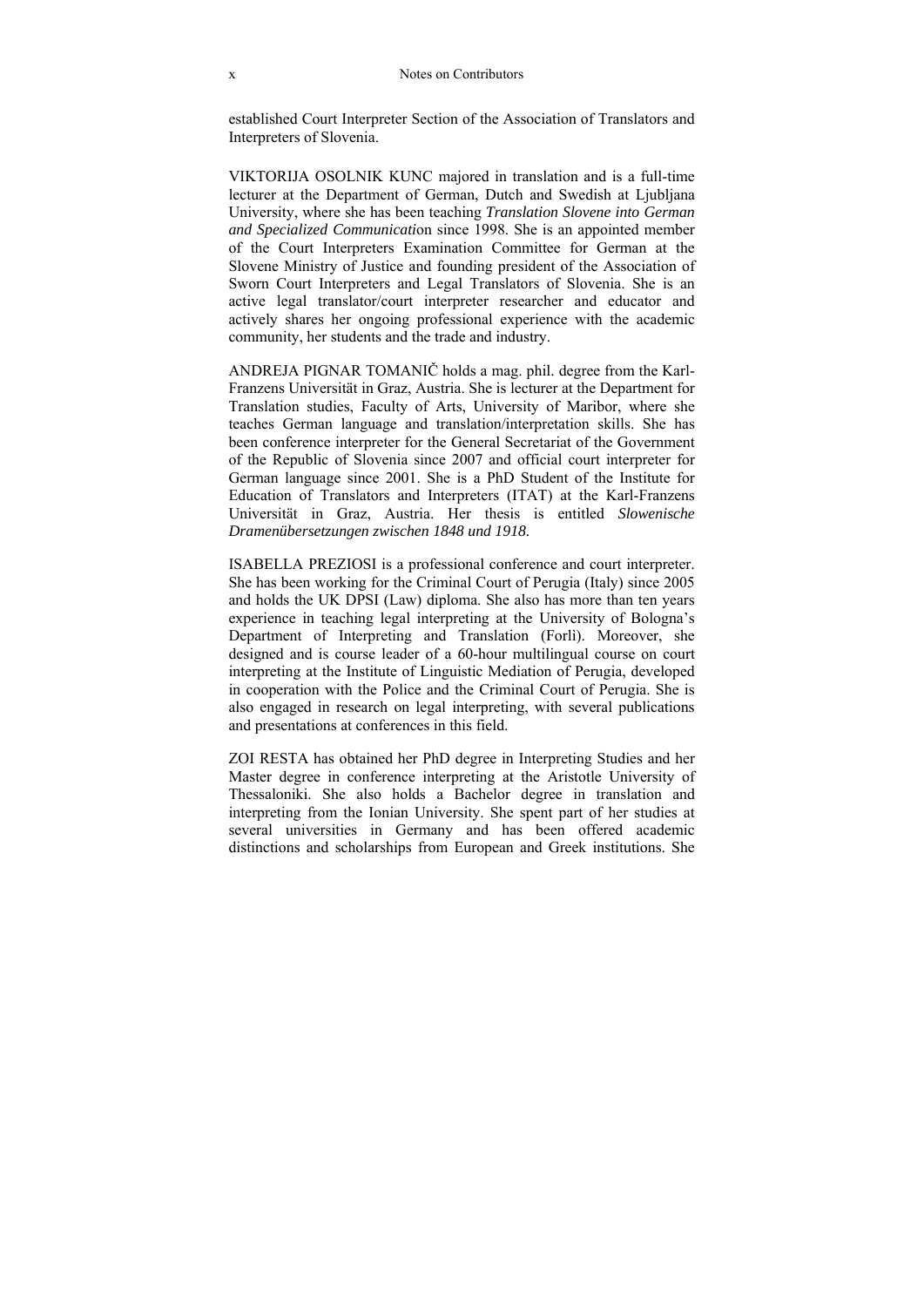has been working as a conference interpreters' trainer at the Ionian University since 2011 and as a freelance translator and interpreter since 2009. She participated with announcements and papers in Greek and international conferences and publications.

JASNA RODEŠ holds a Master Degree in European Studies and has been involved in the translation industry and EU matters for years. She has been involved in many activities and projects in the social sciences and has developed a scientific interest for sociological research. Her academic interests include identification of occupational safety, primarily in terms of specific risks and dangerous situations that may arise in service industries, specifically, the translation profession. As a member of a professional association of court interpreters she is actively involved in the training of future court interpreters. She has translated numerous scientific and professional articles. She serves as Head of the Science and Arts Department at the University North in Croatia.

RADEGUNDIS STOLZE is translator for English, French, Italian, and German, the latter being her mother tongue. She works as a freelance translator and has specialized in legal translation. She is also member of the BDUE (*Bundesverband der Dolmetscher und Übersetzer*). She holds an M.A. and Dr. phil. degree from the University of Heidelberg in applied linguistics and translation theory. Stolze lectures at the Department for literature and linguistics of the University of Technology Darmstadt. She authored nine books and numerous articles in the field of Translation Studies. She has been visiting professor in various countries. Her fields of academic interest include theory of translation, hermeneutics and phenomenology, legal translation, translating for specific purposes, and bible translation into German.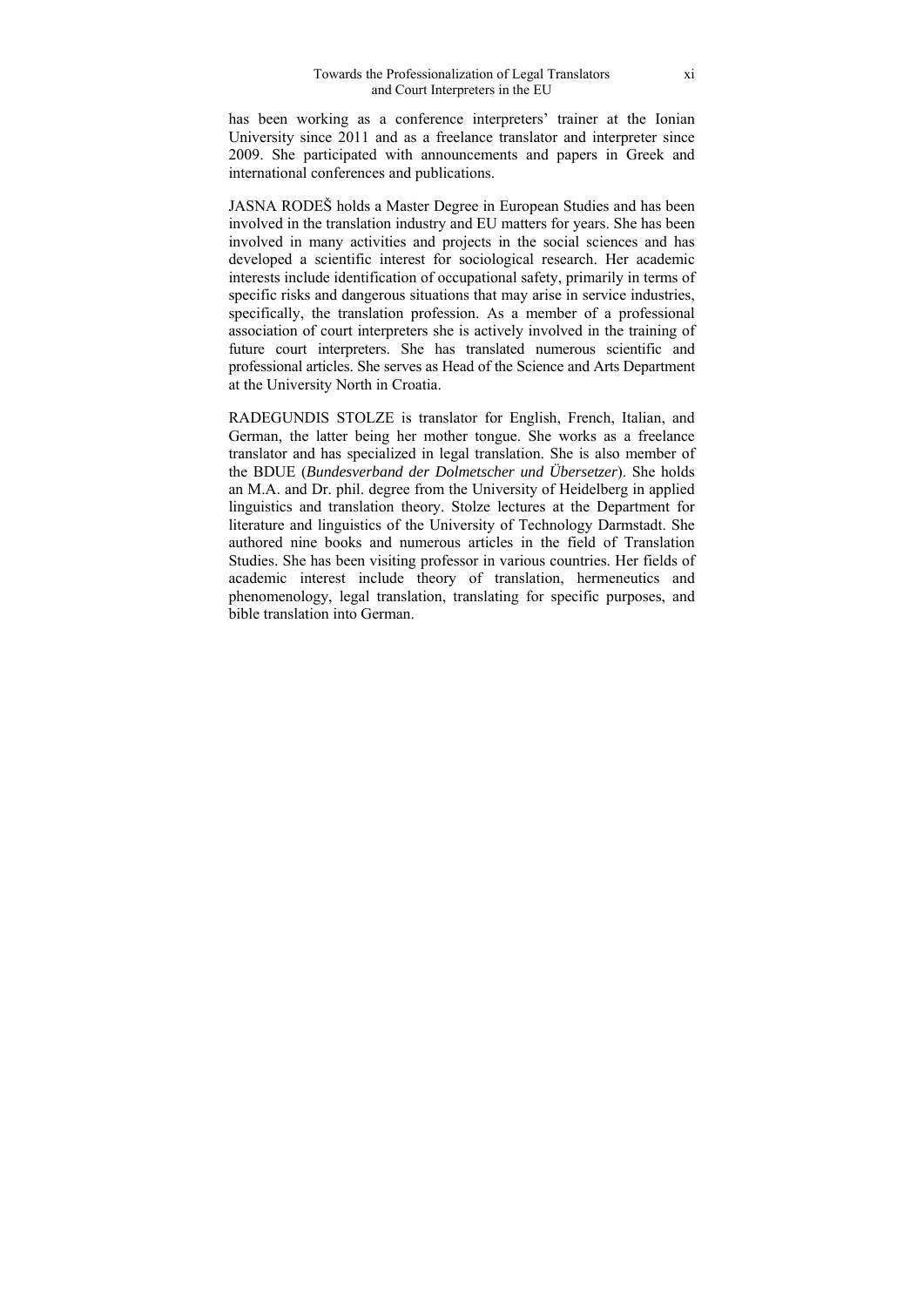### ACKNOWLEDGEMENTS

First of all we would like to thank the authors for their valuable contributions providing different perspectives on the profession of legal translators and interpreters. Special thanks are due to EULITA's President, Liese Katschinka, and the Croatian Association of Court Interpreters and Translators for their support and dedicated work in organizing and coordinating the international conference "Professionalization vs. Deprofessionalization: Building Standards for Legal Translators and Interpreters" which took place in Opatija, Croatia, from 19 to 21 March 2015 and served as the starting point of this book. We are especially grateful to Nada Bodiroga-Vukobrat, Director of the Jean Monnet Inter-University Centre of Excellence Opatija, for her assistance in organizing the conference.

> —Martina Bajčić and Katja Dobrić Basaneže Rijeka, Croatia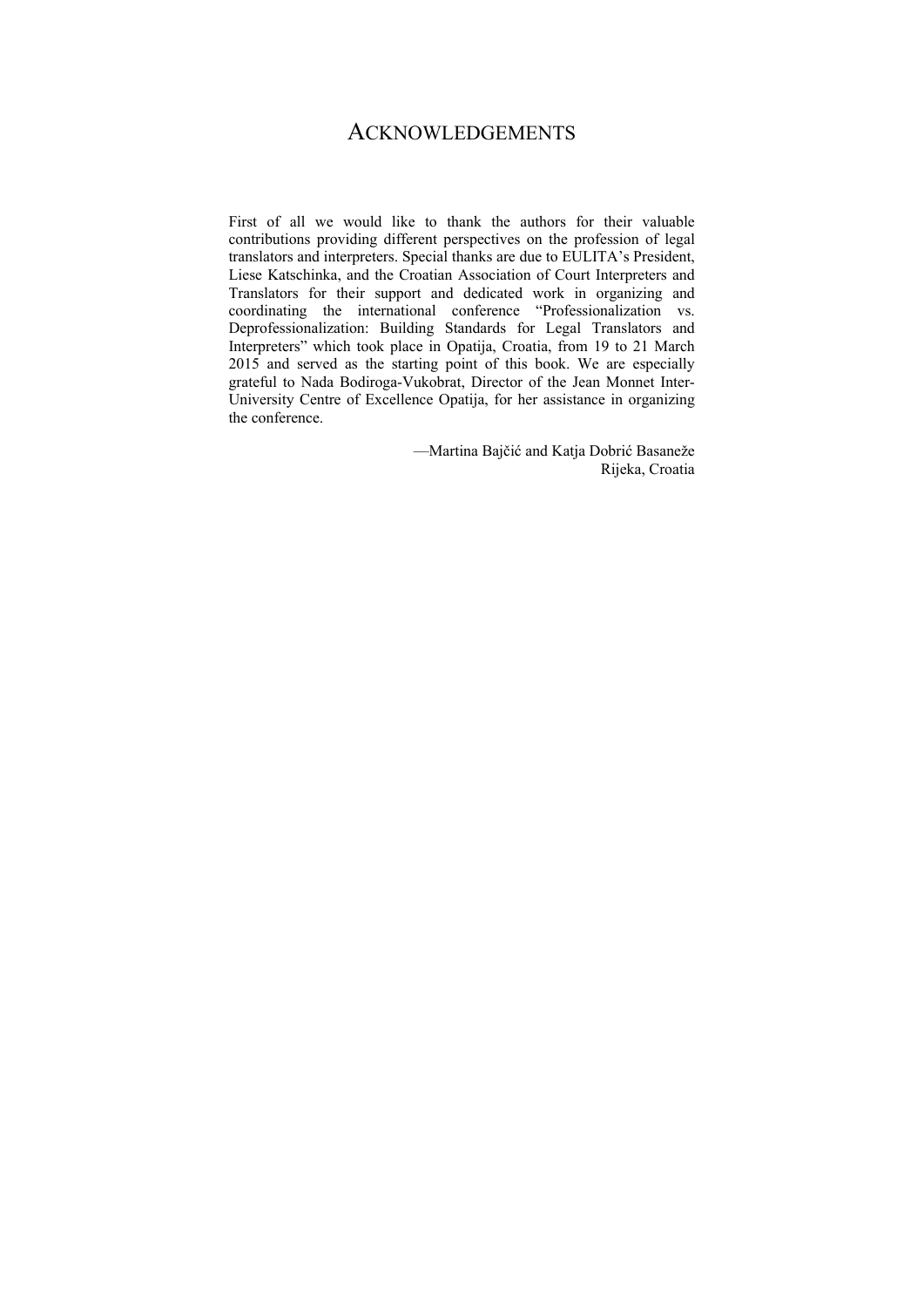### CHAPTER ONE

# TOWARDS THE PROFESSIONALIZATION OF LEGAL TRANSLATORS AND COURT INTERPRETERS IN THE EU<sup>.</sup> INTRODUCTION AND OVERVIEW

## MARTINA BAJČIĆ AND KATJA DOBRIĆ BASANEŽE

#### **1. Introduction**

While it is true that the translation profession has a long tradition, translators still need to struggle for professional status. Despite the fact that functionalism and the *skopos* theory have contributed to taking the translating and interpreting profession seriously (see Nord 2012, 35), Simeoni's claim (1998) that translator's *habitus* contributes to the subordinate position of translators in society holds especially true for the profession of legal translators and interpreters.<sup>1</sup> For, despite the fact that legal translators and interpreters play an essential part in enabling the functioning of multilingual legal orders such as the EU, as well as in court proceedings involving mobile EU citizens, they remain well-nigh invisible. Truth be told, one is hardly aware of translators and interpreters, lest an error occurs. Bearing in mind that legal errors in particular can have serious repercussions, since words in courtrooms and legal documents

1

<sup>&</sup>lt;sup>1</sup> Note that the term *legal translator and interpreter* is used here as an umbrella term including also *court interpreter*. Due to a lack of terminological consistency, many different titles denoting certified or sworn translators who are authorized to designate their translations as legally valid are used within the EU. Likewise, there are no legal instruments at the EU level that define the notion of court interpreter or legal translator and interpreter.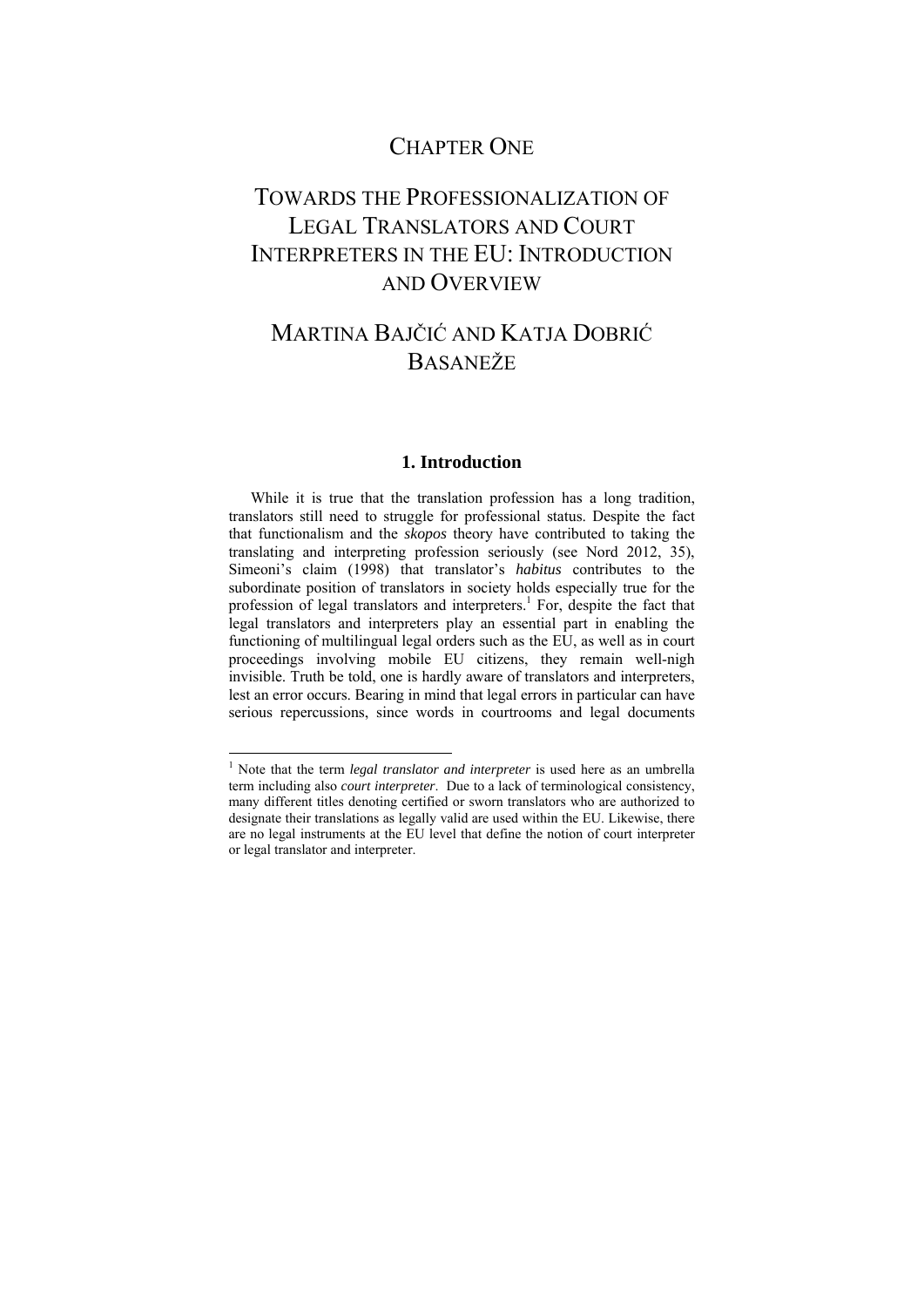have real-life outcomes, the legal translator and interpreter carry a heavy load of responsibility.

Today, more than ever, there is an upswing in the demand for legal translators and interpreters owing largely to the principle of free movement in the EU and recent developments in the global migrant crisis. In turn, there is a growing number of court proceedings involving nonnationals of a Member State, thus warranting the hiring of translators and interpreters. In response to this and recognizing a varying degree in the quality of legal translation and interpreting across Europe, the EU has adopted the Directive 2010/64/EU on the right to interpretation and translation in criminal proceedings.<sup>2</sup> The deadline for its transposition by the Member States was 27 October 2013. It is instructive to note that as instruments of secondary law, directives must be transposed into national legislation, whereas the Member States have the choice of the form and method by means of which the result of a directive is to be achieved. In other words, Member States have more leverage when transposing directives. This is important to emphasize since some states took great effort to raise the standards of protection provided for by the Directive such as Germany, while others are still struggling to meet the minimum standards imposed by the Directive (see Bajčić 2015, 219-237). It is up to the Member States to take the lead in improving the quality of legal translation and interpretation and proposing best practices and endorsing additional regulations of the work of legal translators and interpreters. In order to do that, we must first come to a new awareness about the profession of legal translators and interpreters, as this book sets out to do. The profession of legal translators and interpreters must get rid of its

old image and erroneous beliefs that, for instance, a person with good knowledge of two languages can master the activity of legal translation and interpreting. As a matter of fact, hiring bilinguals with no training in court interpreting and without legal competence has been the everyday reality of some EU Member States. Professional translators, however, know that legal translation requires not only linguistic, but also legal knowledge, due to the fact that "legal language is inextricably intertwined with the legal system" (Kjær 2007, 508) and there is a need to take the "situation, institution, text genre, legal actors, and type of legal action performed" (Kjær 2007, 511) into account in order to achieve the same legal effects when translating legal texts or interpreting in the legal context. For this reason, programmes for the training of legal translators

 $\ddot{\phantom{a}}$ 

<sup>&</sup>lt;sup>2</sup> Directive 2010/64/EU of the European Parliament and of the Council on the Right to Interpretation and Translation in Criminal Proceedings of 20 October 2010, OJ L 280/1.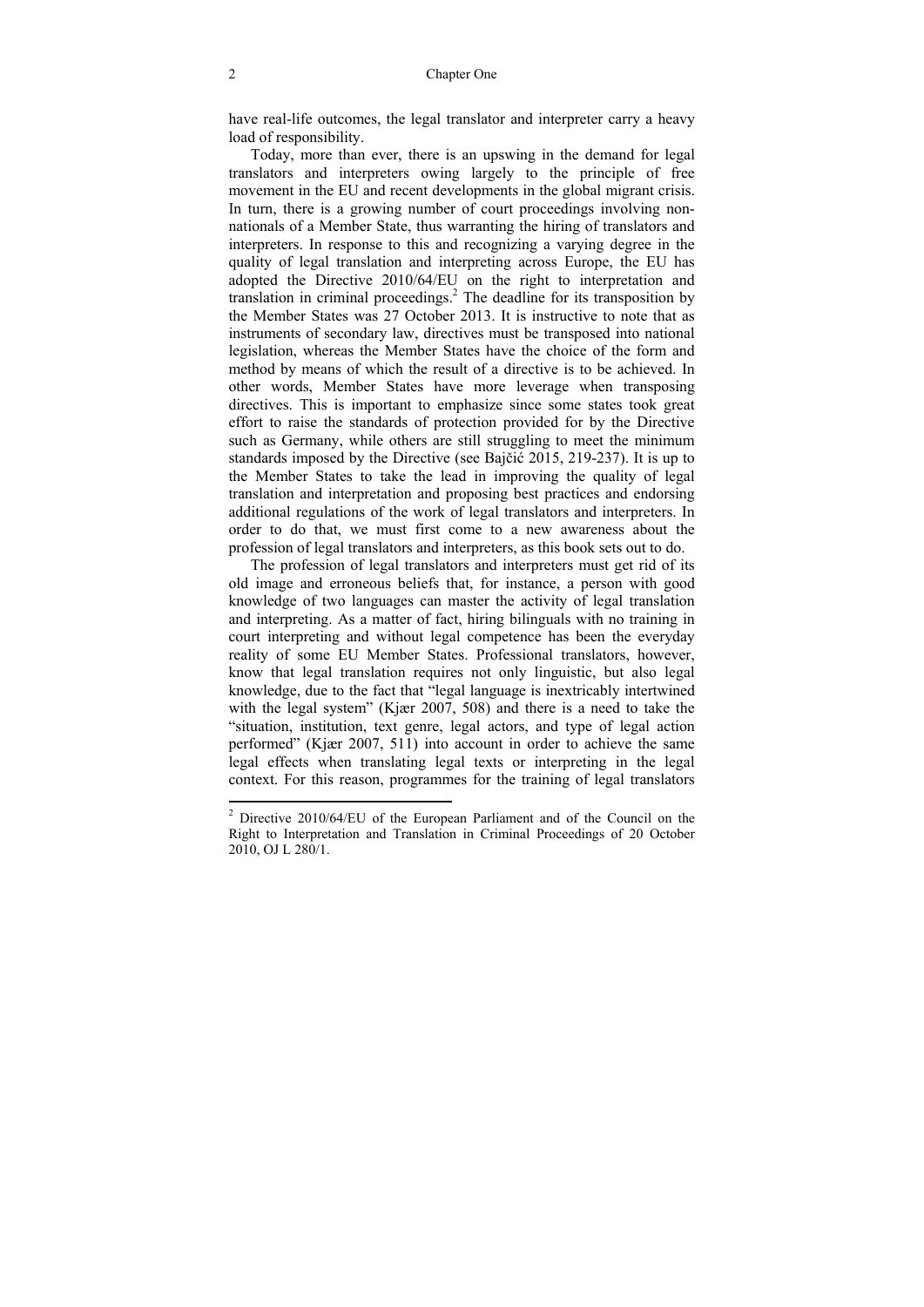and court interpreters must focus on the development of legal competence as well, as argued in this book.

In the aftermath of the Directive 2010/64 on the right to translation and interpretation in criminal proceedings, which aimed to achieve not only higher standards of legal translation, but first and foremost equal rights and fair trials throughout the EU for all persons suspected or accused of a crime, the time is ripe to introduce thorough changes into the profession of legal translators and interpreters in the EU. In order to cope with the evident lack of professionalization and different standards of interpreting quality in the Member States, it is important to mobilize professional translators' associations as well as the academia. We are pleased to say that initial efforts to this end have already been undertaken. The European Legal Interpreters and Translators Association (EULITA) is taking concrete steps to build standards for legal interpreters by trying to impose the international standard on legal interpreting (ISO 20228). Several projects are conducted with the support of the European Commission such as TransCert, a project launched upon the initiative of the European Commission's Directorate General for Translation (DGT) for the purpose of building trans-European voluntary certification of translators. On another front, universities are trying to develop both suitable curricula for the training of legal translators and interpreters and suitable models of teaching legal translation and interpretation, as elaborated in this volume. Nonetheless, a lot remains to be done for further strengthening of the profession of court interpreters and legal translators. The latter cannot be achieved without joint efforts of professional translators and scholars. While the former have the opportunity to raise the awareness about the importance of their profession in their everyday activities, the latter should streamline academic teaching in order to best meet the needs of legal translators and interpreters. Equally important is institutional support which should echo the voices of professional translators and scholars and offer appropriate training, accreditation and remuneration. Needless to say, professional status and prestige by all means reflect in the remuneration received by members of a certain profession. As can be adduced from the Chapters in this book, in many Member States the remuneration rate for legal translation and interpretation provided by the law leaves much to be desired.

The chapters in this volume are based on papers presented at the international scientific conference "Professionalization vs. Deprofessionalization: Building Standards for Legal Translators and Interpreters" which took place in Opatija, Croatia from 19 to 21 March 2015. The conference was organized by EULITA, the Jean Monnet Inter-University Centre of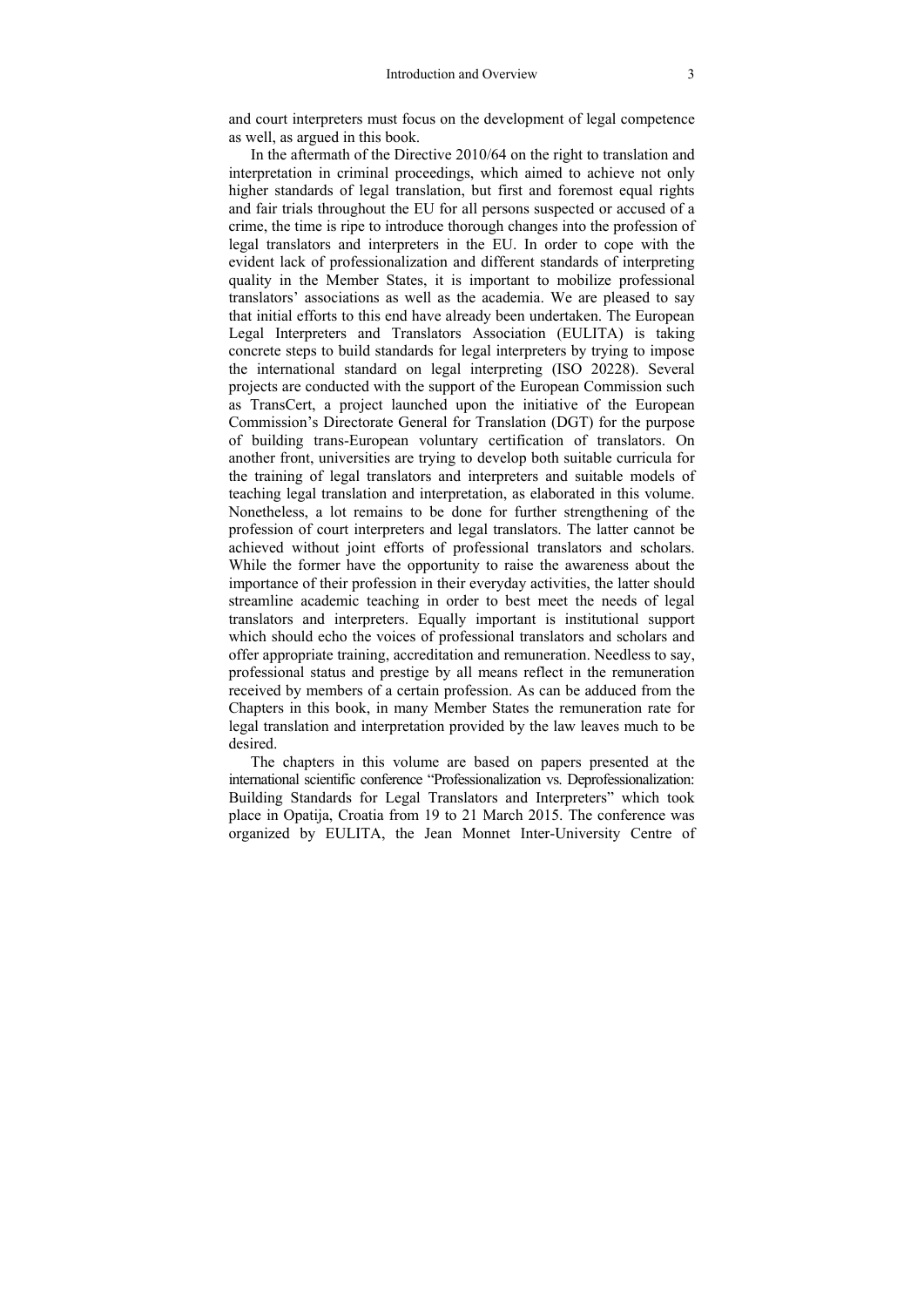Excellence Opatija and the Croatian Association of Court Interpreters and Translators. The contributions have been fine-tuned in order to best meet the needs of the targeted readership, namely court interpreters, legal translators and scholars from the fields of law, language and translation. Effort is made to raise awareness of the importance of creating a common ground for the profession of legal translators and interpreters in the EU. To this end the authors make a plea for uniform training programmes to be introduced Union-wide which would take into account the specific challenges of translating law and EU law in particular and provide the most suitable platform for the work of legal translators and interpreters. Likewise, they call for the introduction of more uniform professional standards for legal translators and interpreters by proposing concrete steps. Departing from this background the chapters cover both practice and theory of legal translation and interpretation, examining the latter from a twofold perspective. First, there is the professional translator's or the practitioner's perspective. The practitioners are not only aware of the problems encountered in their day-to-day work, but also mindful of the need to adapt to the changing circumstances and new regulations in the form of EU legislation. Second, there is the scholar's perspective which offers a critical view of legal translation and the work of legal translators and interpreters. Thanks to the different backgrounds of the authors, readers are given a rounded view of the challenges faced by the profession of legal translators and interpreters. Although the low status of the translator profession has been on the agenda of many scholars (Chamberlain 1988/2000; Chesterman and Wagner 2002; Hermans and Lambert 1998; Koskinen 2000; Lefevere 1995; Risku 2004; Schäffner (ed.) 2004; Venuti 1995), publications focusing on the status of the profession of legal translators are scarce.<sup>3</sup> This volume intends to bridge this gap by providing an interdisciplinary view of the *status quo* and by suggesting a roadmap for the profession of legal translators and interpreters in the EU. In addition, the individual chapters have the potential to make the interpreting and translating profession more visible and enhance its prestige.

The book is divided into three parts. Part I presents the *status quo* of legal translators and court interpreters in Europe today, while underlining the need for the introduction of uniform and visible standards for the profession of legal translators and interpreters. Part II shifts the focus to different Member States' experiences with respect to the practice of court

 $\overline{a}$ 

<sup>3</sup> With the exception of the *Study on the status of the translation professsion* (Pym et al. 2012), which briefly addresses the issue of legal translators.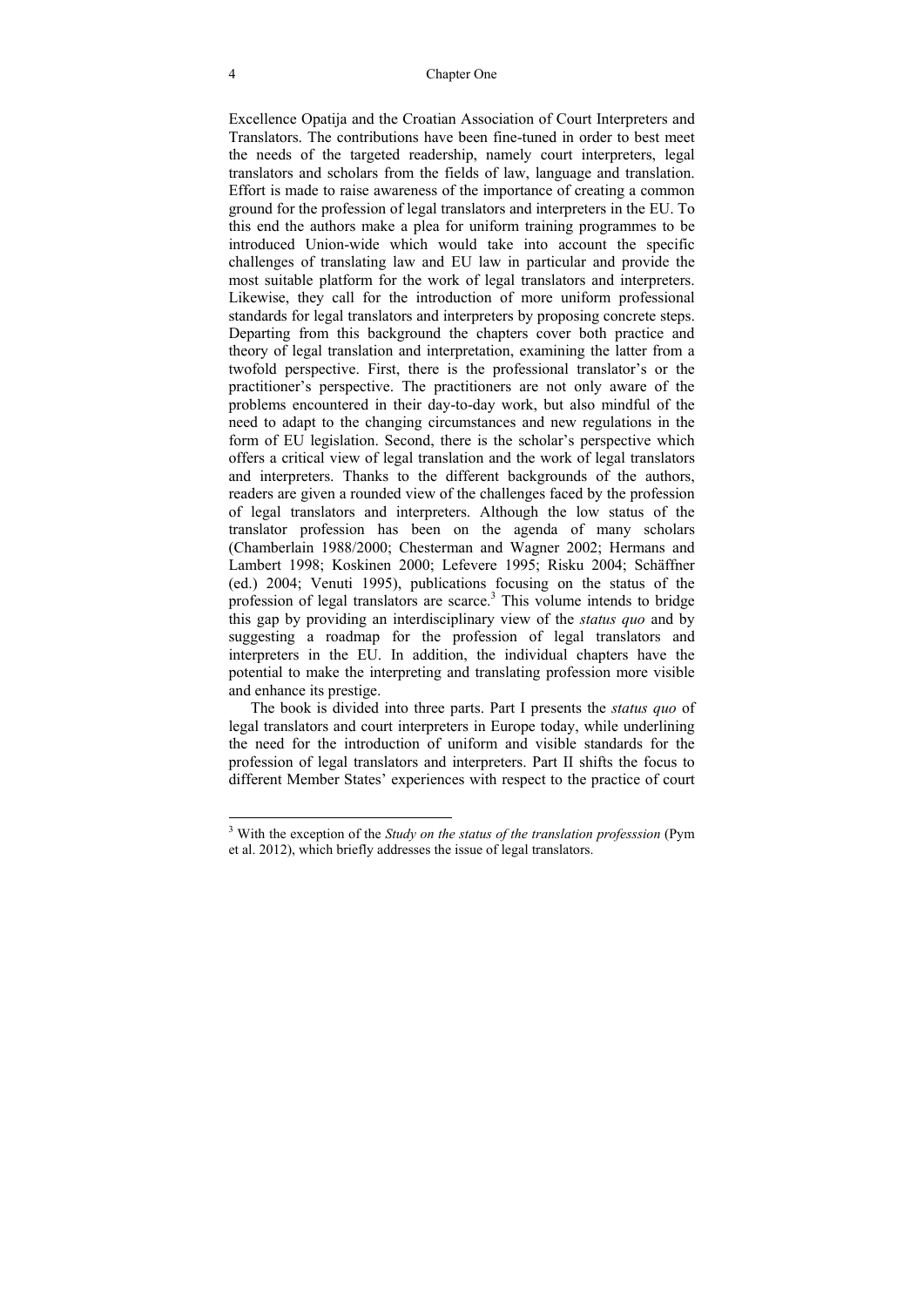interpreting. Taking a critical view at the current practice of court interpreting, it considers different interpreting techniques and the need to include the latter into the training of court interpreters. Part III addresses the pressing issue of the lack of specialized programmes for legal translators and court interpreters. Proposals to fill this gap are made by presenting programmes and best-practice curricula from individual Member States. Discussing different theoretical approaches to legal translation with emphasis on the translation of legal texts and documents also takes centre stage in this part of the book, offering legal translators and interpreters valuable assistance in the practice of legal translation.

#### **Part I: Building Standards for the Profession of Legal Translators and Interpreters in the EU**

Chapter 2 by Liese Katschinka places emphasis on raising standards for the profession from an international perspective. It therefore focuses on an ISO standard for interpreting services in judicial settings. By outlining the current state of affairs for legal interpreters and translators in the EU and experiences of several EU Member States, Katschinka suggests that there are trends both towards professionalization and deprofessionalization. The issues involved in both trends are addressed by EULITA, who engages in a number of activities to promote professionalization, among them being the efforts to create an international standard on legal interpreting. Since the requirements for the admission of legal translators and interpreters differ among EU Member States and since continuing professional development (hereinafter: CPD) programmes offered by professional associations are based on different curricula, the author suggests that the standard should serve as a guidance document for all the stakeholders, who should endorse it in order to contribute to the needed professionalization. Although the next chapter in Part I also focuses on improving professionalization, it does so by depicting its national perspective.

Chapter 3 by Špela Kutin and Irena Ivelja thus depicts the challenges faced by the Association of Translators and Interpreters of Slovenia in light of the Directive 2010/64/EU on the right to interpretation and translation in criminal proceedings. Kutin and Ivelja suggest that there was a need to establish a Court Interpreter Section within the Association so as to comply with the requirements of the Directive with regard to the quality of interpreting services. The Chapter therefore outlines the efforts of the Section to fill this gap by organising training courses tailored to suit the needs of court interpreters and legal translators. By cooperating with legal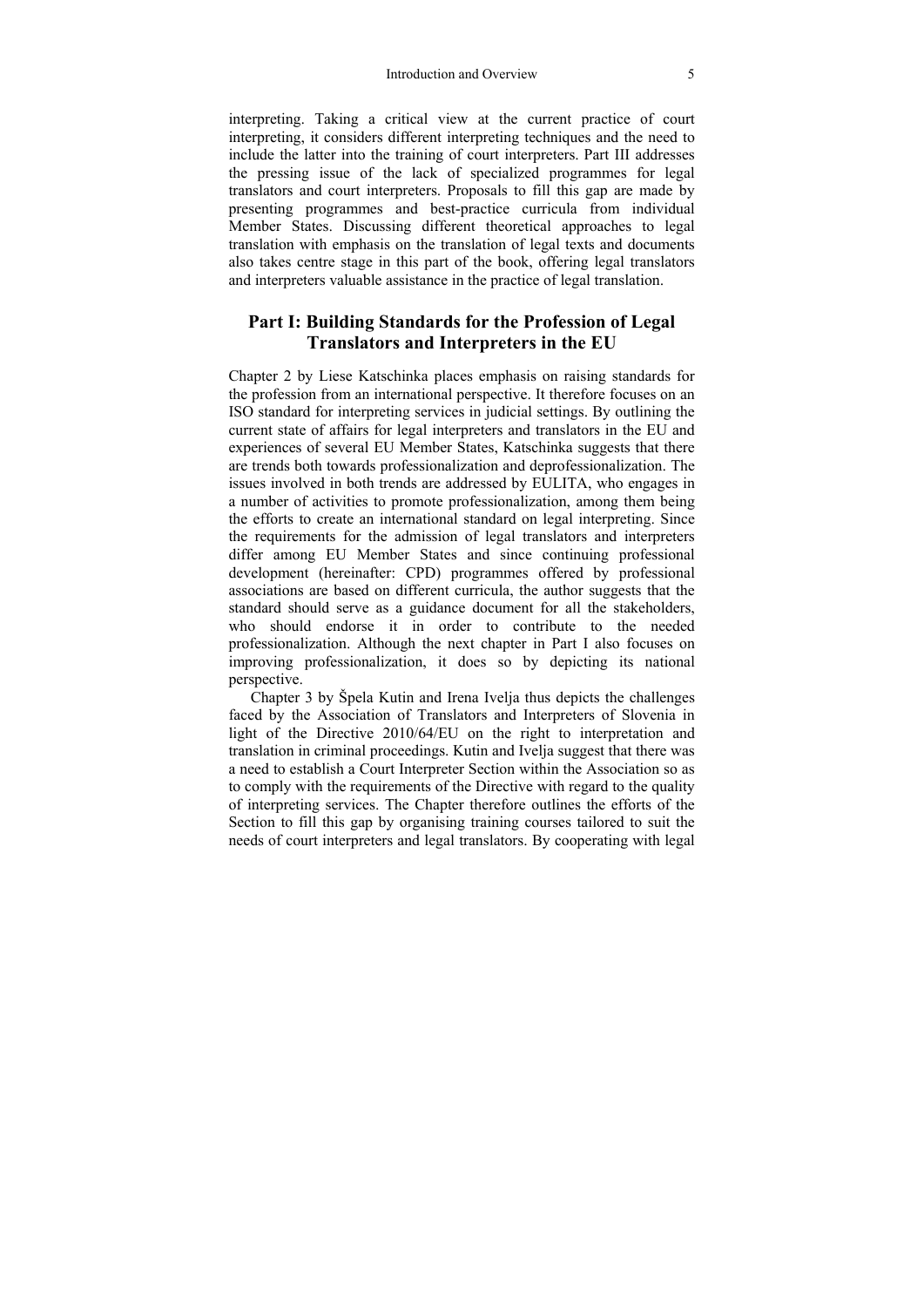experts, the academia and members of the Association, the Section itself tries to raise awareness among all the stakeholders of the importance of their contributions to the quality of services in the field of legal translation and interpretation.

#### **Part II: Different Member States' Practice of Court Interpreting**

Chapter 4 by John Christopher Garwood and Isabella Preziosi outlines the lack of skills of practicing court interpreters in Italy with respect to performing whispered interpreting. Authors suggest that the only Member State which tests this technique during the certification process is the UK, now about to leave the EU. The fact that performing whispered interpreting in Italy is rendered even more difficult than in other Member States may be attributed to various reasons, from the use of archaic legal jargon and complex syntax during examination and cross-examination of witnesses to the use of dialect and bureaucratic Italian as well as reading a ruling at great speed or frequent overlapping of different speakers. Despite all these difficulties the course performed at the *Istituto Universitario di Mediazione Linguistica per Interpreti e Traduttori* in Perugia suggests that even on a small budget one can achieve sufficient proficiency in whispered interpreting and thus ensure the right to a fair trial.

Chapter 5 by Anastasios Ioannidis and Zoi Resta also highlights court interpreters' essential role in ensuring the right to a fair trial and suggests that despite this fact the level of professionalization of court interpreters in Greece is very low. Ioannidis and Resta detect that there is no educational programme in Greece devoted to court interpreting only and that there is no provision in Greek legislation that would impose requirements needed for qualifications of court interpreters. Professional associations of court interpreters, which may improve the status of the profession, are also nonexistent in Greece and there is no Code of Ethics that Greek court interpreters are bound by. Furthermore, their rights and obligations are not regulated by any legislative document and their remuneration seems to be extremely low. Since, following Tseng's sociological model of interpreting, Ioannidis and Resta state that the market of court interpreting in Greece is at the stage of complete market disorder, it is suggested that the regulatory framework of the profession needs to be thoroughly revised in order to safeguard the fairness of criminal proceedings.

Chapter 6 by Viktorija Osolnik Kunc focuses on the situation in Slovenia and suggests that there is growing awareness of the need for change, witnessed on one hand by complaints voiced by Slovenian judges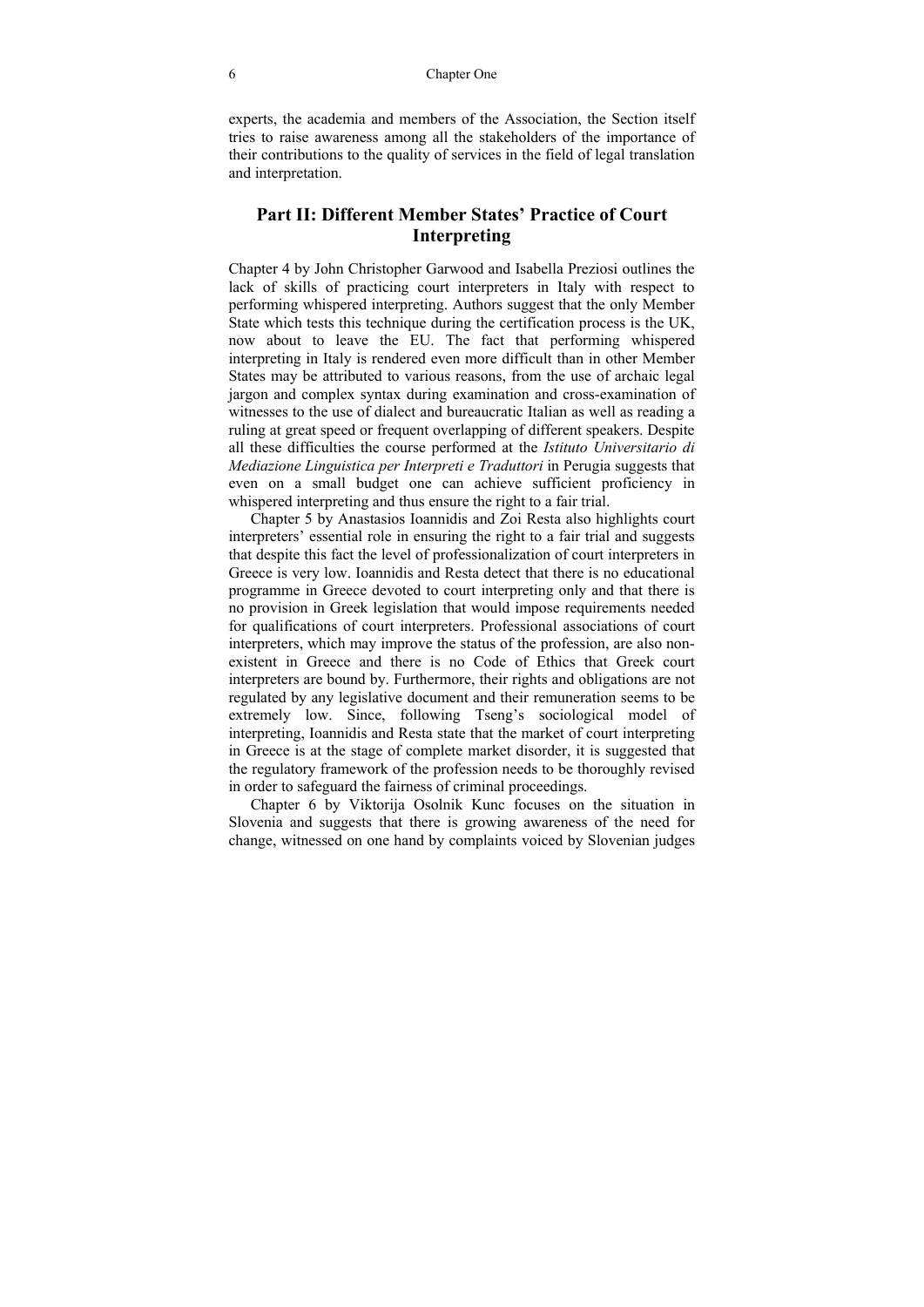with respect to the quality of interpreting provided by Slovenian court interpreters, and on the other, by the widespread view that interpreting and translating seems to be fairly evident. The Association of Sworn Court Interpreters and Legal Translators of Slovenia was therefore established with the aim of bringing forth a difference in thinking and its focus is on facilitating knowledge transfer and the understanding of legal reasoning. It therefore follows that a linguist has to focus on legal reasoning, whereas a legal expert must be acquainted with different translational approaches so as to ensure successful legal communication. One can thus experience the legal expert interacting with the expertly-informed linguistic layman, and the expert in translation and interpreting interacting with the expertlyinformed legal layman.

Finally, Chapter 7 by Jasna Rodeš examines potential risks and dangers faced by court interpreters and legal translators. She suggests that members of this profession are exposed to potential bouts of violence, especially when the interpretation or translation is provided for the purpose of criminal proceedings or in the course of police investigation. Since legislation does not define categories of minimal or maximal risks for this profession and since, following the general trend of increased social violence, risks are also increasing in the practice of court interpreters and legal translators, there is need for permanent and systematic monitoring of this problem. This is also supported by the survey conducted by the author in several countries both in and outside the EU for the purpose of revealing situations in which participants felt their safety was jeopardized. Results of the survey clearly suggest that there is need for introducing new techniques in order to improve the safety of the profession. Moreover, future court interpreters and legal translators should be instructed on the potential risks and the ways they may protect themselves.

#### **Part III: Best Approaches to Practising and Teaching Legal Translation**

Chapter 8 by Alenka Kocbek introduces the topic of legal translation from a multitude of perspectives. Paying due attention to all the different facets of this interdiscipline, Kocbek provides a rounded view of the main challenges of legal translation in both theory and practice. She makes the point that legal translators must take into consideration the multiple dimensions of language reflected in and potentially analysed through the prisms of terminology, text linguistics, pragmatics and discourse analysis. In the field of legal translation, envisaging the cultures in which the source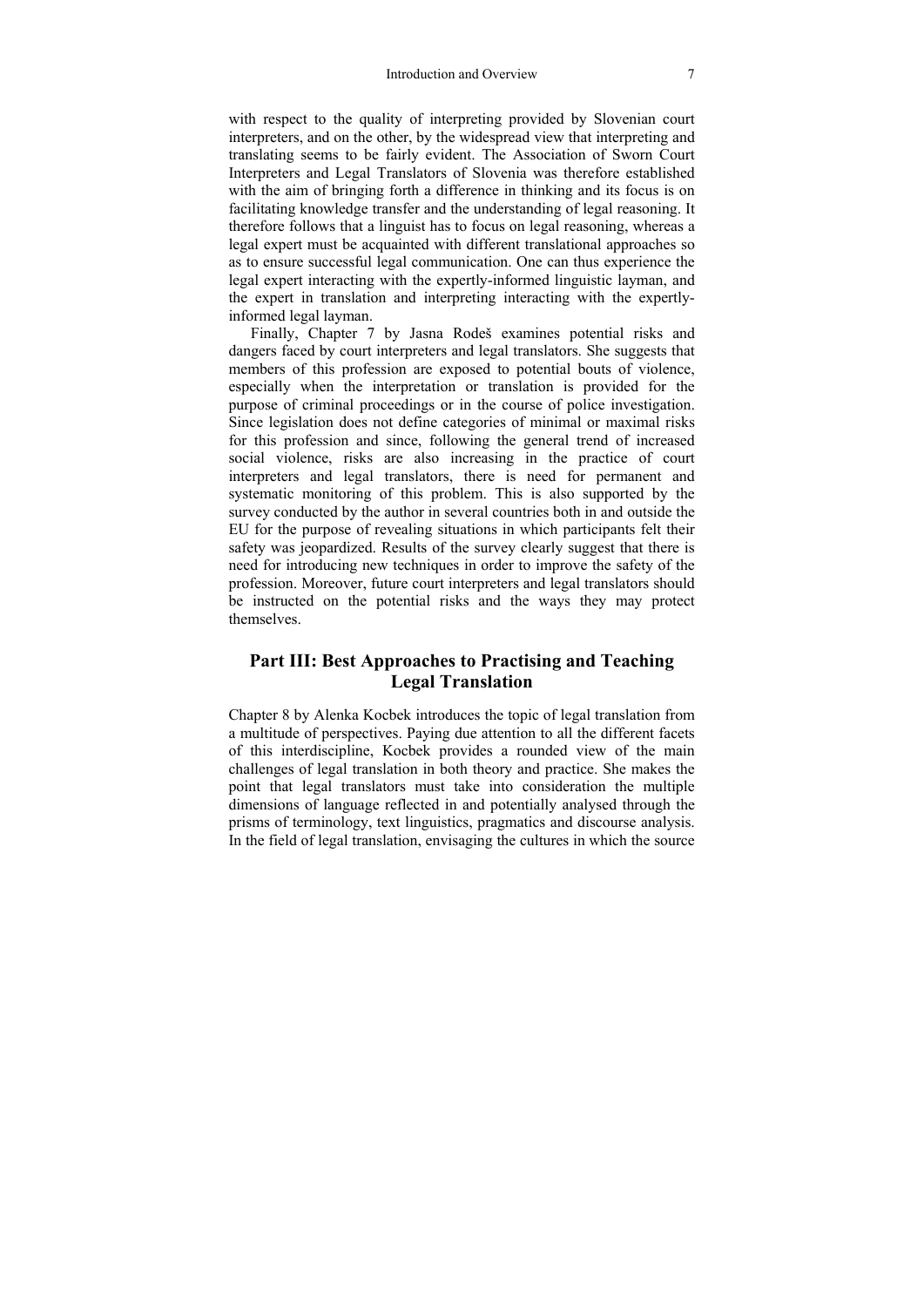and target texts are embedded will demand the translator to be acquainted with the broader legal culture and in particular with the legal systems underlying the texts. Accordingly, the interdisciplinary nature of this field must be reflected in the educational and/or training programmes for legal translators. Kocbek argues that a balanced educational model for legal translators should consider the linguistic dimensions of legal texts and their extra-linguistic, i.e. legal aspects as well. Her cultureme-based model combines insights from work in several disciplines, such as translation studies, terminology, text linguistics, pragmatics and contrastive discourse analysis, and comparative law with a view to identifying differences in legal systems which may jeopardise the equivalence of legal concepts, but also affect other dimensions of legal texts.

Moving the focus to specific areas of legal translation Chapter 9 by Milica Gačić tackles the issue of translating multilingual EU legislative acts. EU law, as a developing product of different legal systems expressed through distinct linguistic systems, requires continuous research and review, not only of its subject matter, but also of the use of its official languages for the purpose of improving the EU legal system and achieving precision of the linguistic means used to express it. In light of the dynamism of change of EU law, lawyers and linguists continually develop new concepts and processes of examining the concepts already in use, in order to obtain their clear linguistic rendering. To invigorate that process, Gačić advocates the use of a multilingual contrastive approach to analyse the legal content of legislative acts, on the one hand, and their linguistic expressions, on the other hand. Using clearly defined legal concepts, expressed by precise terminology used in legal acts may provide ground for achieving and furthering equal authenticity in different official languages. With this in mind, Gačić conducts the described analysis, while taking into account issues of polysemy, synonymy and equivalence on both the lexical and syntactical levels. Examples are cited from official EU legal acts in Croatian, Slovenian, English, French and German illustrating possible contrastive approaches to multilingual translations.

Dealing with theoretical and practical aspects of document translation, Chapter 10 by Radegundis Stolze offers a well-thought-out approach to translating documents. As Stolze keenly observes, every person who translates a legal text is confronted with the task of first understanding the given text in order to present its content in another language for readers from a different legal culture. Every culture has its own law as a complex of rules governing the lives of people and handed down in the form of texts. In this sense legal translation is related to comparative law concerned with the comparison of legal systems and legal concepts among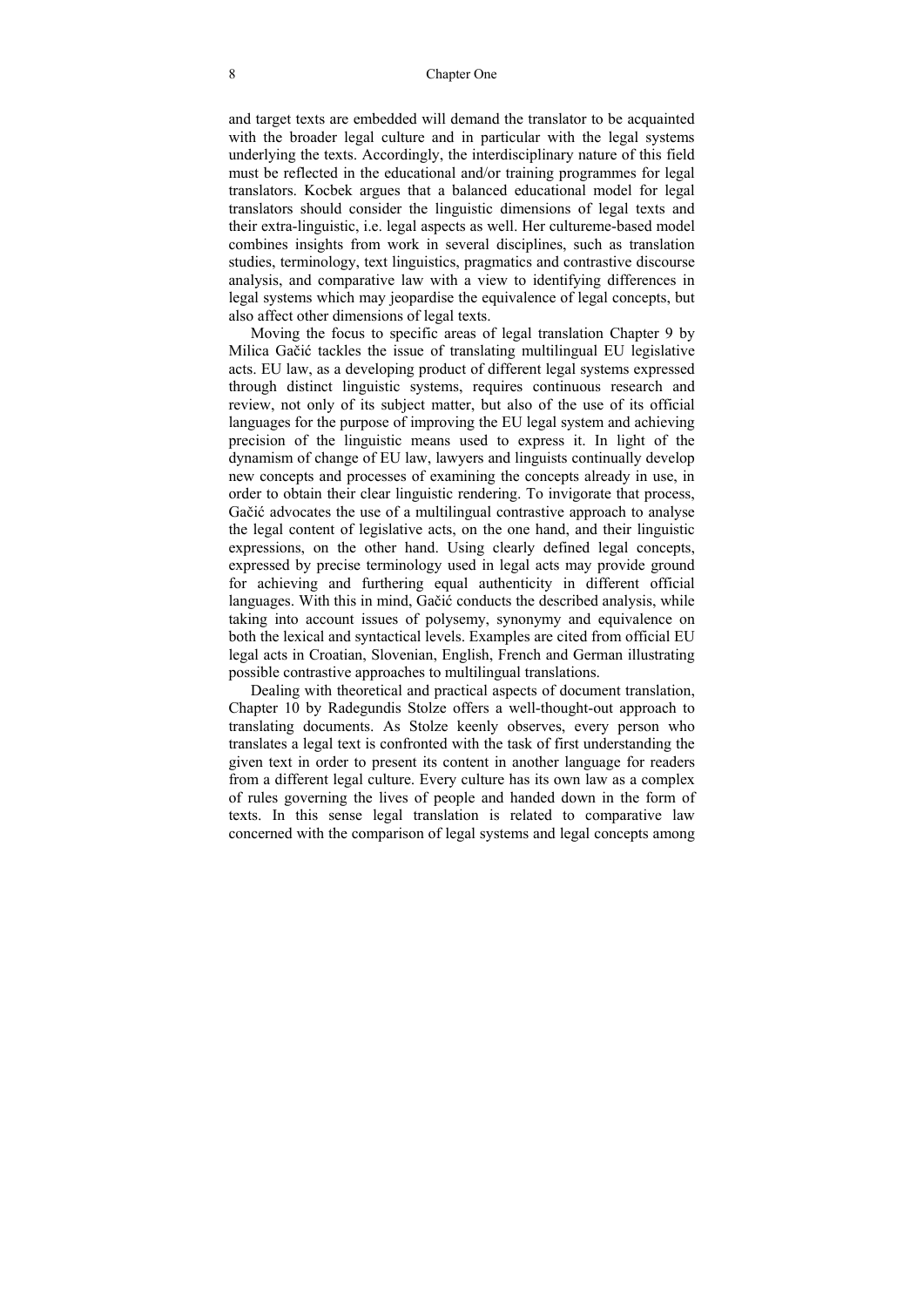various countries. The field of translation studies and translation practice in turn uses the said comparative law knowledge as a basis for work. This cultural and legal background is evident on the textual level. Drawing on her rich experience of an internationally acclaimed translator, Stolze argues for the need to employ a dual perspective  $-$  legal and linguistic  $-$  of documents as legal texts, in other words, to observe legal texts as both legal and linguistic artefacts.

The last two chapters of the book endorse best practices for curricula of teaching translation at the postgraduate level. Chapter 11 by Andrea Pignar Tomanič addresses the challenges in teaching legal and political translation to postgraduate (MA) students of the single-major program Translation and Interpreting at the Faculty of Arts, University of Maribor. The principal objectives of the course are to promote general linguistic competence and to advance specific subject-related competencies. Pignar Tomanič first sets out the theoretical framework for legal translation that is used by the author in her translation classes; it continues with a brief description of both students' individual work as well as their in-class activities during regular contact hours, which are designed with the overall objective of achieving the strongest learning effect possible. A three-level interdisciplinary approach that consists of the following stages is thereby applied: (1) understanding the ST by means of linguistic and discourse analysis and legal interpretation; (2) assignment of functions to ST legal remedies and their assessment in terms of their translatability into the TT; and, finally, (3), ST transfer into the target language by taking into account the TT function(s), recipients and context. In conclusion, she summarizes the main outcomes of her activities, particularly by making reference to students' individual seminar assignments, with the aim of identifying and presenting prospective new approaches to teaching legal translation.

Finally, Chapter 12 by Marija Brala-Vukanović focuses on postgraduate programmes for translators and interpreters. To cope with the growing demand for translators and interpreters, new training programmes for translators and interpreters are constantly being created, while the curricular arena of the contents taught, i.e. competencies developed in these programmes seems to be very diverse. Albeit there have been attempts to unify at least the general core of such programmes, even a very generic overview of the programmes reveals that the main issue – and the main divide – remains the ratio and the mode of integration between theory and practice in translators' curricula. Brala-Vukanović offers a threefold perspective on the issue of theory vs. practice in translator's curricula. The first one is the perspective of a former student and graduate of University of Trieste's 'School for translators and interpreters'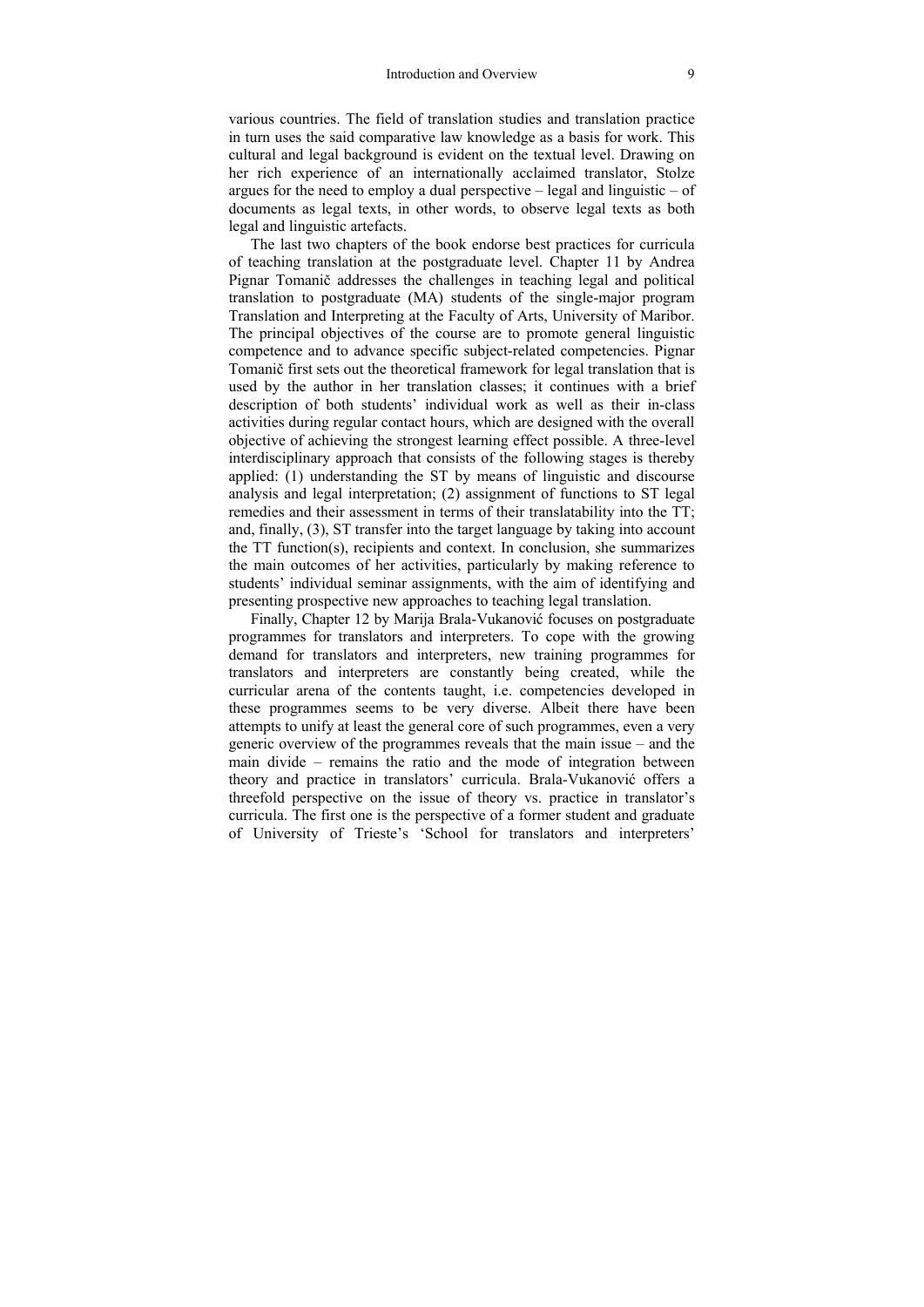(SSLMIT). Secondly, as a professor at an academic institution with a long (curricular and other) tradition Brala-Vukanović (re)addresses the issue of curricular contents from the teacher's point of view. Finally, as co-founder of a new academic programme in translation – the postgraduate diploma in translation – created in 2011 at the Faculty of Humanities and Social Sciences at the University of Rijeka, she addresses the topic of curricular contents in the light of curricular design issues.

#### **References**

- Bajčić, Martina "The Way Forward for Court Interpreting in Europe." In *Language and Culture in EU Law: Multidisciplinary Perspectives*, edited by Susan Šarčević, 219-239. Great Britain: Ashgate, 2015.
- Chamberlain, Lori "Gender and the metaphorics of translation." In *The Translation Studies Reader*, edited by Lawrence Venuti, 314-329. London/New York: Routledge, 1988/2000.
- Chesterman, Andrew and Wagner, Emma Wagner (2002). *Can theory help translators? A dialogue between the Ivory Tower and the Wordface*. Manchester, UK/Northampton, MA: St. Jerome, 2002.
- Kjær, Anne Liese (2007). "Phrasemes in Legal Texts." In *Phraseologie/ Phraseology*, edited by Harald Burger, Dmitrij Dobrovolskij, Peter Kühn and Niel R. Noerrick, 506-515. Berlin / New York: Walter de Gruyter, 2007.
- Hermans, Johan and Lambert, José Lambert "From Translation Markets to Language Management: The implications of translation services." *Target* 10 (1) (1998): 113-32.
- Koskinen, Kaisa "Institutional Illusions. Translating in the EU Commission." *The Translator* 6 (1) (2000): 49-65.
- Lefevere, André "Translators and the reins of power." In *Translators through History*, edited by Jean Delisle and Judith Woodswort. 131- 155. Amsterdam/Philadelphia: John Benjamins, 1995.
- Nord, Christiane "Quo vadis, functional translatology?" *Target*, 24 (1) (2012): 26-43.
- Pym, Anthony, Grin, Franҫois, Sfreddo, Claudio, Chan, Andy L.J. *Studies on translation and multilingualism. The Status of the Translation Profession in the European Union. Final Report*. London: Anthem Press, 2012.
- Risku, Hanna "Migrating from translation to technical communication and usability." In *Claims, Changes and Challenges in Translation Studies*, edited by Gyde Hansen, Kirsten Malmkjær and Daniel Gile. 181-195. Amsterdam/Philadelphia: John Benjamins, 2004.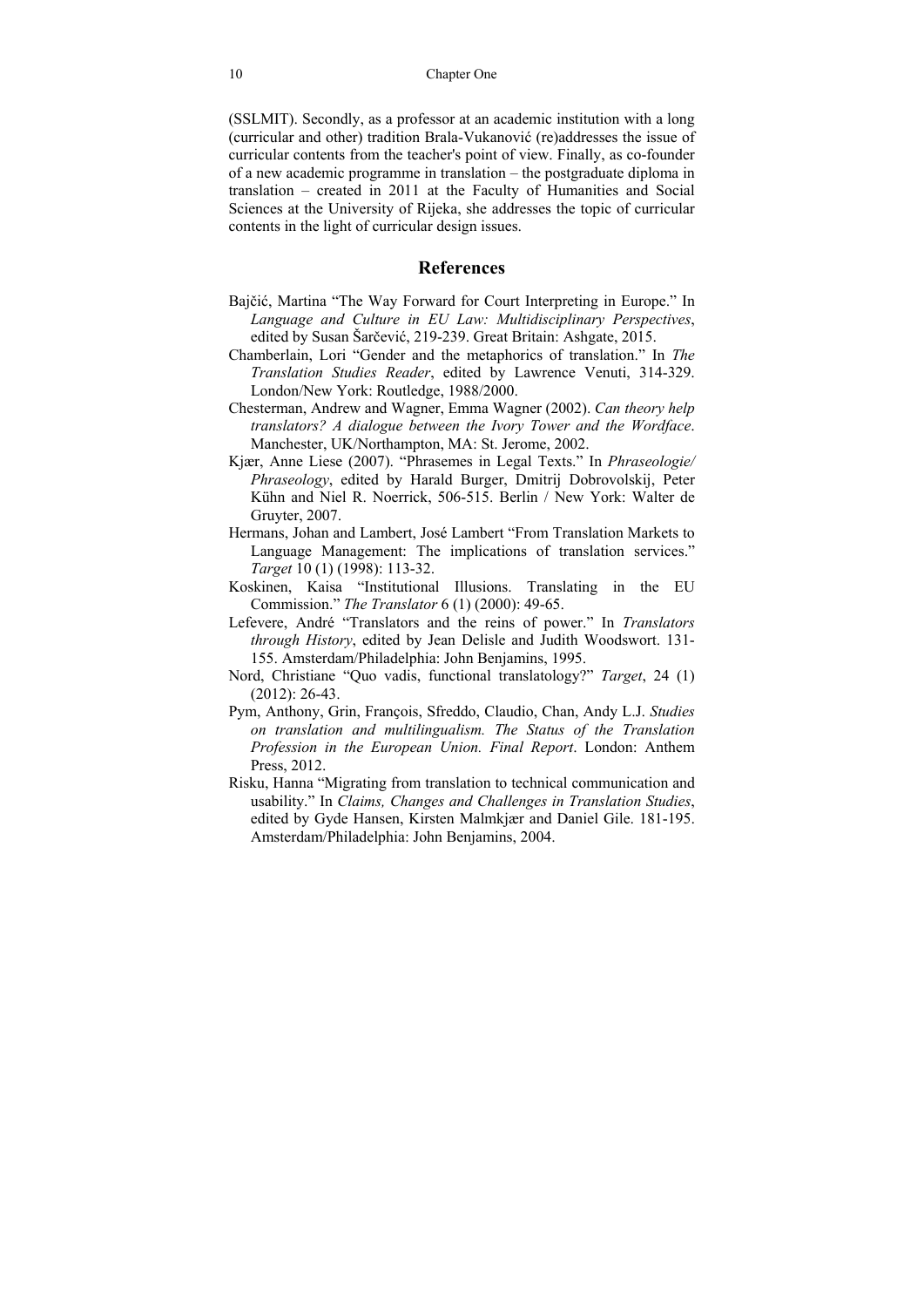- Simeoni, Daniel. "The Pivotal Status of the Translator's Habitus." *Target* 10 (1) (1998): 1-39.
- Schäffner, Christina "Researching translation and interpretation." In *Translation Research and Interpreting Research. Traditions, Gaps and Synergie,s* edited by Christina Schäffner, 1-9. Clevedon: Multilingual Matters, 2004.
- Venuti, Lawrence, *The Translator's Invisibility. A History of Translation.* London / New York: Routledge,1995.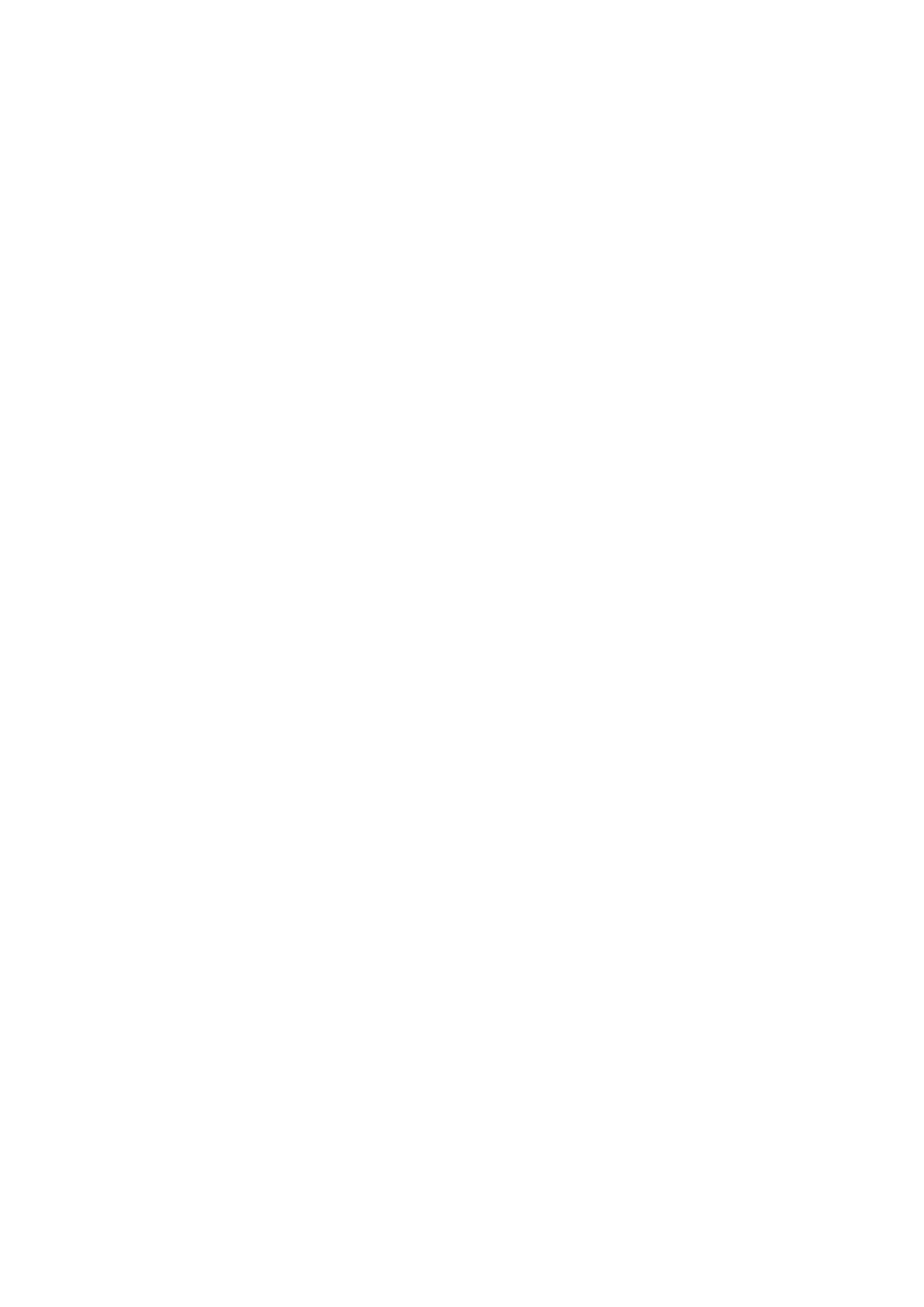# **PART I:**

# **BUILDING STANDARDS FOR THE PROFESSION OF LEGAL TRANSLATORS AND INTERPRETERS IN THE EU**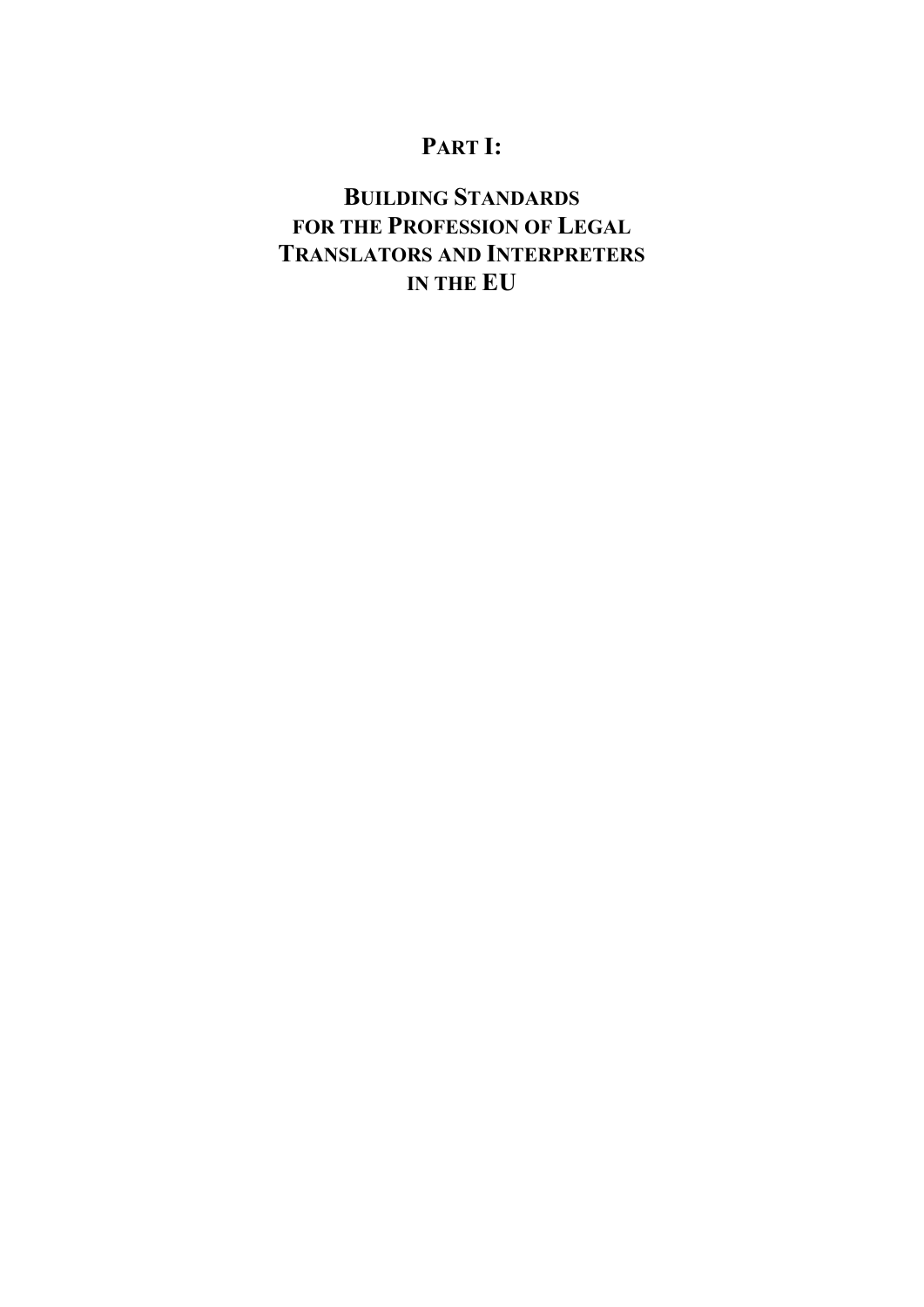### CHAPTER TWO

### AN ISO STANDARD FOR INTERPRETING SERVICES IN JUDICIAL SETTINGS

### LIESE KATSCHINKA

#### **1. Introduction**

On the occasion of the general assembly of the European Legal Interpreters and Translators Association (hereinafter: EULITA) on 21 March 2015, DG Translation held a "Translating Europe Workshop" and the Jean Monnet Inter-University Centre of Excellence Opatija, Croatia, and the Croatian Association of Court Interpreters and Translators (ACIT) organized an international conference titled "Professionalization vs. Deprofessionalization: Building Standards for Legal Translators and Interpreters". The title of the conference aptly describes two opposing trends, namely the professionalization of legal interpreters and translators on the one hand, and deprofessionalization of the profession in general on the other hand. The present Chapter describes one of the activities undertaken by EULITA to the end of promoting the professionalization of the legal interpreting and translation profession. More specifically, the author underlines the importance of introducing an ISO standard for the interpreting services in judicial settings. The following section outlines the current state of affairs for legal interpreters and translators in the EU, while drawing on the experiences of several EU Member States (section 2). Section 3 first takes a closer look at the role of standards which act as benchmarks in a particular field. Thereafter, I shall present concrete steps taken by EULITA to develop a standard on legal interpreting services.

#### **2. Professionalization vs. Deprofessionalization**

The above-mentioned trend towards the professionalization of legal interpreters and translators is witnessed by the fact that many tertiary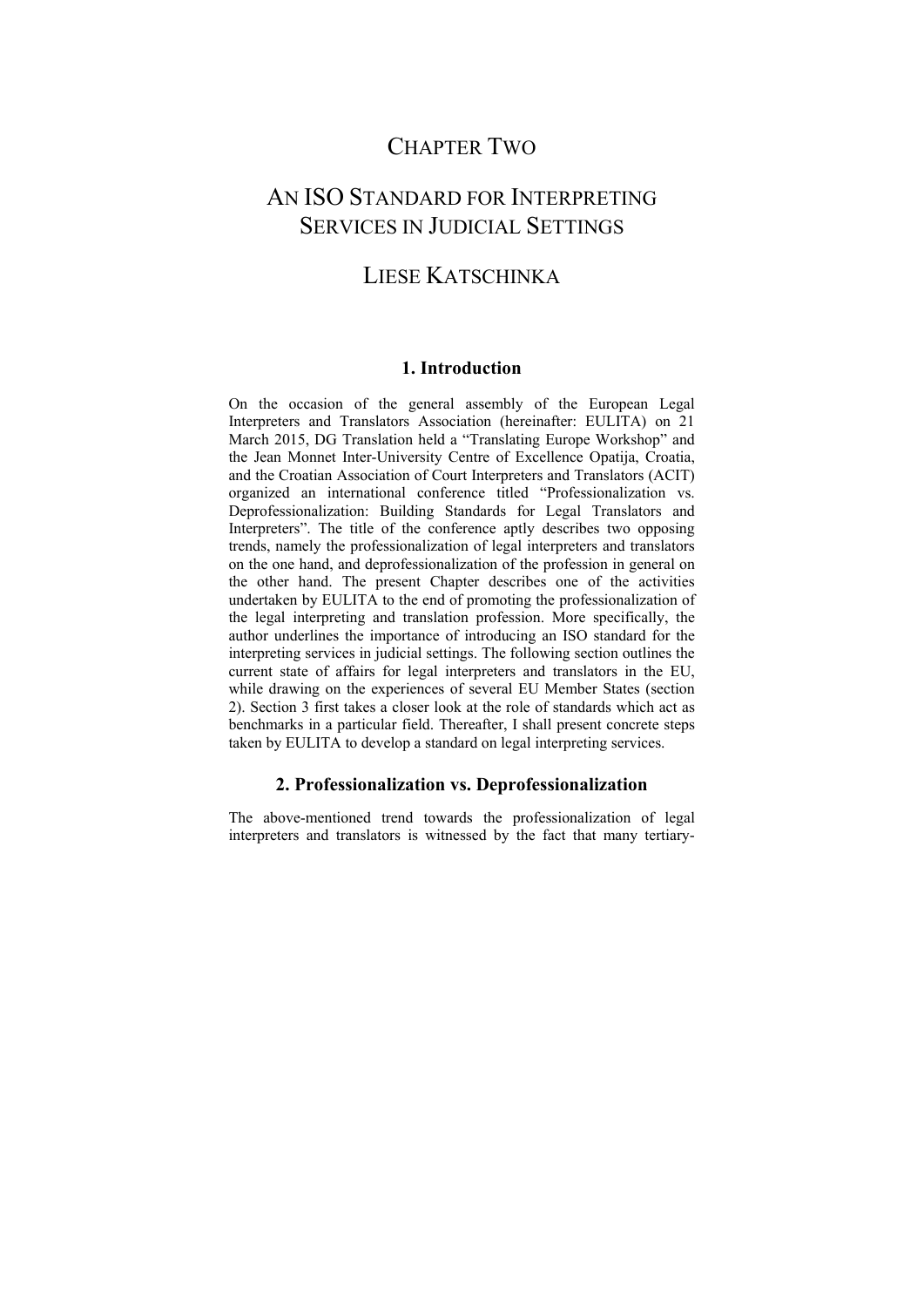education institutions offer academic training courses to future interpreters and translators. With the European Master's in Translation (hereinafter: EMT), a partnership project between the European Commission and higher-education institutions offering master's level translation institutions offering master's level translation programmes across Europe, a **quality label** has been established for university translation programmes that meet agreed professional standards and market demands. The European Master in Conference Interpreting (hereinafter: EMCI) is the equivalent for interpreters. However, training for the interpreting and translation profession is also offered by professional associations, especially in the context of continuing professional development (hereinafter: CPD). A brief glance at the CPD courses and seminars offered by associations illustrates that interpreters and translators have many options to specialize in their work.<sup>1</sup> Due to an increased interest of interpreters and translators in CPD programmes, several associations have, in fact, established commercial undertakings to manage their CPD activities<sup>2</sup> (cf. Chapter 3). In fact, renewal of membership in an association, or re-certification as legal interpreter and translator often depends on evidence by the professional interpreter and/or translator on the successful attendance of CPD events. Slovenia, the Czech Republic and Poland are but a few examples of countries where CPD plays this important role.

Quality of interpreting and translation services is also a requirement of Directive 2010/64 EU on the right to interpretation and translation in criminal proceedings<sup>3</sup>. Paragraph 8 of Article 2 (Right to interpretation) states that

"interpretation provided under this Article shall be of a quality sufficient to safeguard the fairness of the proceedings, in particular by ensuring that suspected or accused persons have knowledge of the case against them and are able to exercise their right of defence."

Likewise, Paragraph 9 of Article 3 states that

 1 See, for example, Austrian Association of Court Interpreters. Accessed February 20, 2016. www.gerichtsdolmetscher.at

<sup>2</sup> See, for example, Bundesverband der Dolmetscher und Übersetzer e.V. Accessed January 10, 2016. www.bdue.seminare

<sup>3</sup> DIRECTIVE 2010/64/EU OF THE EUROPEAN PARLIAMENT AND OF THE COUNCIL of 20 October 2010

on the right to interpretation and translation in criminal proceedings , Official Journal of the European Union L 280/1, 26 October 2010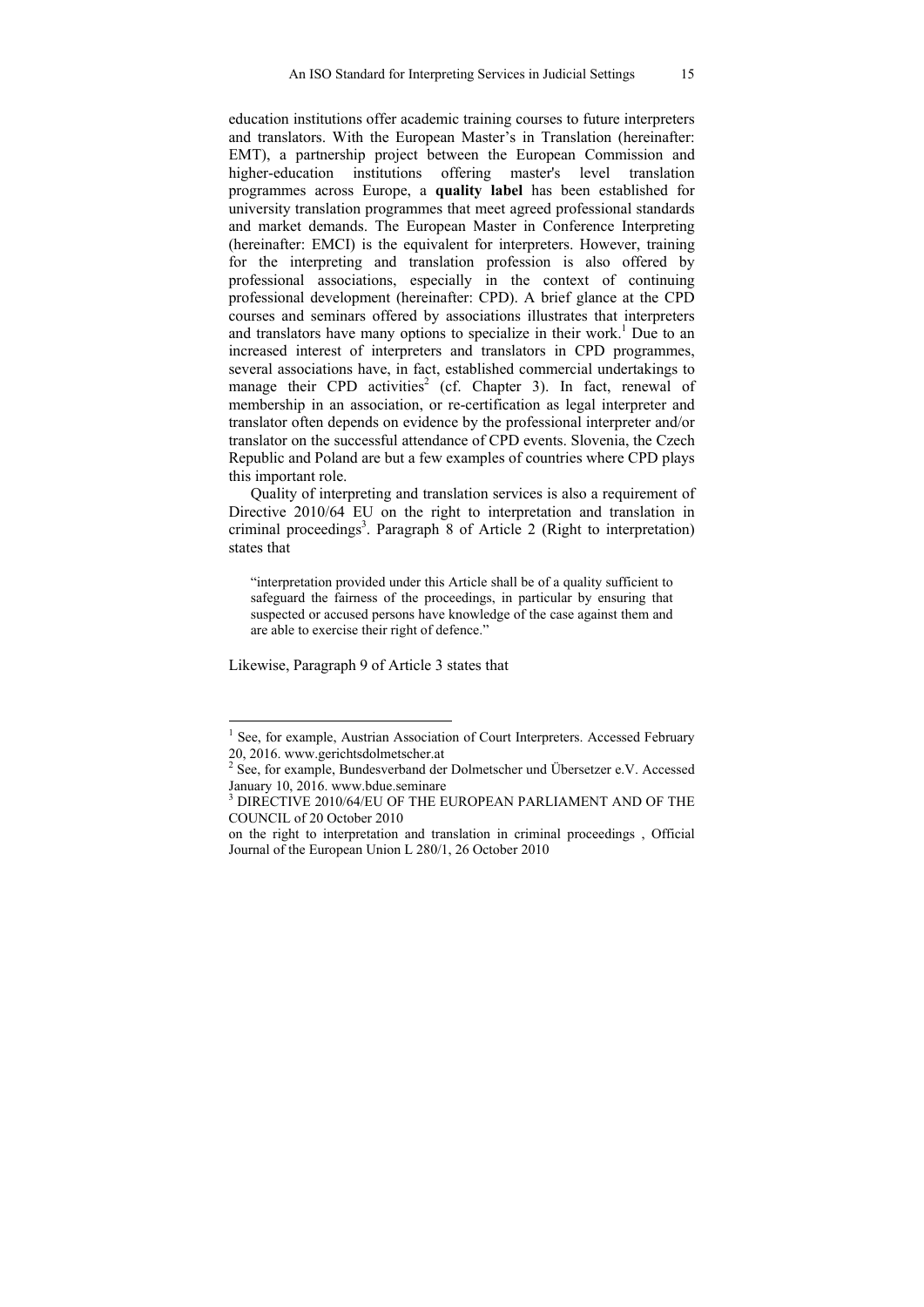"translation provided under this Article shall be of a quality sufficient to safeguard the fairness of the proceedings, in particular by ensuring that suspected or accused persons have knowledge of the case against them and are able to exercise their right of defence."

Article 5 underlines this emphasis on quality and calls on EU Member States to

"take concrete measures to ensure that the interpretation and translation provided meets the quality required under Article 2(8) and Article 3(9)."

Regrettably, one must also state that there are trends towards deprofessionalization, in the sense that users of translation and interpreting services frequently disregard the need for qualifications on the part of the providers of translation and interpreting services. The trend toward deprofessionalization of the legal interpreting and legal translation professions can be observed from the following developments:

- there are national attempts to suspend legal interpreting and translation legislation (Denmark, for example, which has one of the oldest laws in Europe on legal interpreting and translation services, suspended its legislation in  $2015$ ;<sup>4</sup>
- there is insufficient knowledge of legal interpreting and translation services among the judicial stakeholders (Cambridgeshire Constabulary, for example, realized only a few months ago that it would be meaningful to include interpreter-based communication with suspects, etc. into the training curriculum of police officers); $5$
- there are frequent complaints regarding the "cost" of transposing Directive 2010/64 EU (Germany and Austria, amongst others, recommend the use of the exception in Article 3 (7) "that an oral translation or oral summary of essential documents may be provided instead of a written translation …") (see, for example, Austrian Law Gazette BGBl. I 195, 2013);<sup>6</sup>

<sup>1</sup> <sup>4</sup> Danske Translatører. Accessed March 15, 2016. www.dtfb.dk  $\frac{5 \text{ With this in mind, the first LW National Limit Training for 1.5}$ 

<sup>&</sup>lt;sup>5</sup> With this in mind, the first UK National Joint Training for Police Officers and Police Interpreters "Working together to obtain the best evidence" was held on Friday, September 11, 2015 at Cambridgeshire Constabulary Headquarters, Hinchinbrooke Park, Huntingdon.

<sup>6</sup> Austrian Law Gazette BGBl. I 195, 2013. Accessed February, 20, 2016. https://www.ris.bka.gv.at/Dokumente/BgblAuth/BGBLA\_2013\_I\_195/BGBLA\_2 013\_I\_195.html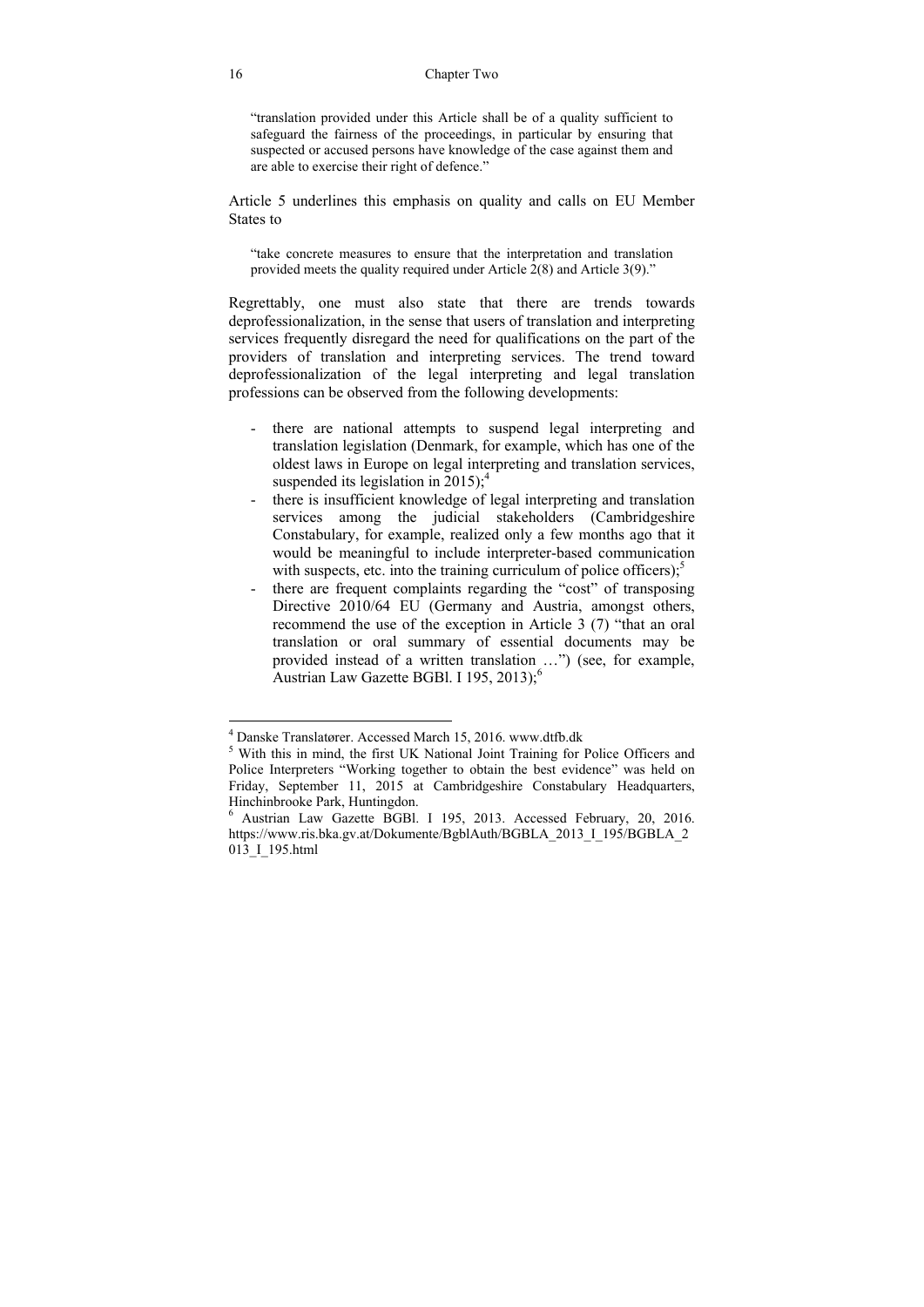- there are trends to "outsource" LIT services, which leads to a lowering of quality standards (the most striking example is the Framework Agreement of the UK Ministry of Justice, which led to a mass exodus of qualified legal interpreters and translators from the profession, as they could not afford to provide their services at the drastically lower rates) (see Bajčić 2015, 234);
- there is widespread "CV fishing" on the internet (translation companies and interpreting agencies ask qualified interpreters and translators to send in their CVs to prove to potential clients that they cooperate with high-quality professionals, while eventually recruiting less qualified service providers who are available at lower fees).

Needless to say, all of these issues must be addressed on the path to the professionalization of legal interpreting and translating. With this in mind, EULITA, is engaging in a number of activities to promote professionalization such as:

*-* supporting the training and CPD of legal interpreters and translators (the VOLUNTARIAT programme encourages academics and students to engage in research on legal interpreting and translation issues, whilst the annual conferences preceding the EULITA General Assembly are dedicated to specific legal interpreting and translation issues);

*-* creating more awareness among judicial stakeholders for the quality of legal interpreting and translation services (in contacts on the national and European level with lawyers, judges, police officers, ministries of justice, etc., EULITA informed judicial stakeholders of the practical implications of Directive 2010/64 EU on the right to interpretation and translation in criminal proceedings);

- contributing towards the implementation and practical application of Directive 2010/64 EU (EULITA participated actively in several EUfunded projects that promoted the transposition of Directive 2010/64 EU such as TRAFUT [Training for the Future, JUST/JPEN/AG/1549], QUALETRA [Quality in Legal Translation, JUST/2011-2012/JPEN/ AG2975] or LIT Search [European pilot database of legal interpreters and translators, JUST/2013/JPEN/AG/4556]); and

- supporting professional associations in raising the quality standards for legal interpreters and translators (national professional associations were invited to join the aforementioned EU-funded projects as partners, and EULITA assists them in their national efforts through advice and active intervention when so asked by them).